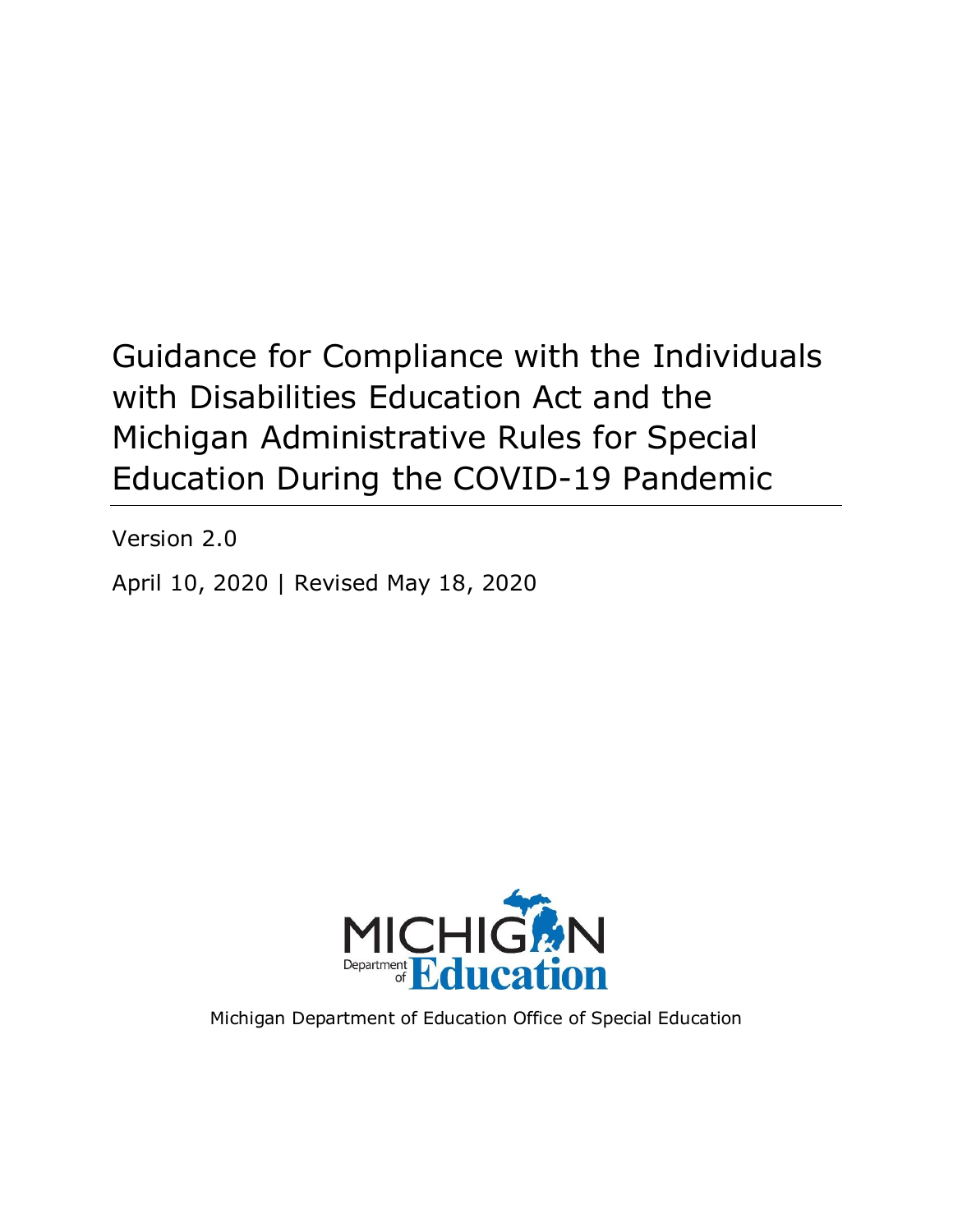

## **Table of Contents**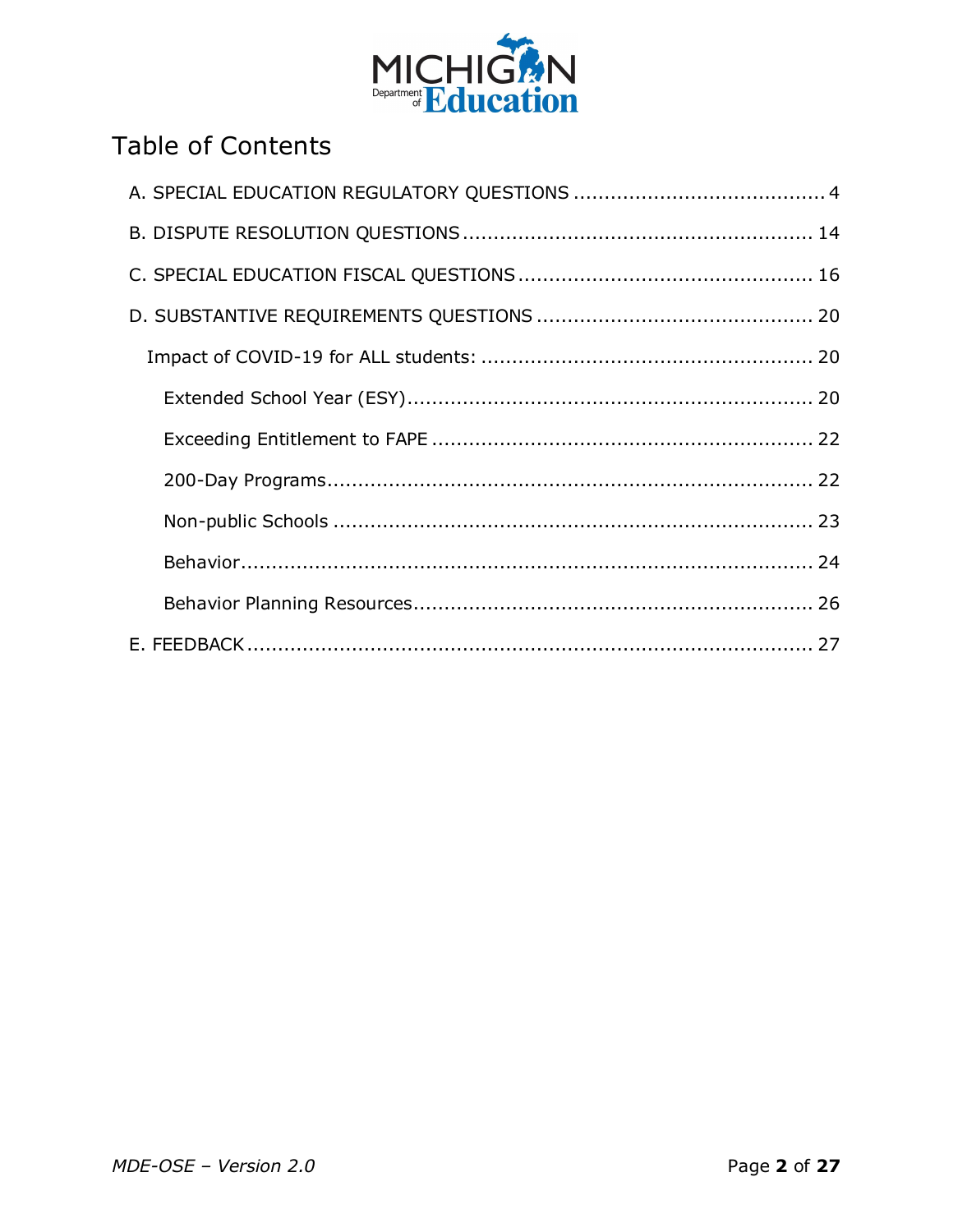

### Guidance for Compliance with the Individuals with Disabilities Education Act and the Michigan Administrative Rules for Special Education During the COVID-19 Pandemic

The Michigan Department of Education (MDE) Office of Special Education (OSE) through the *Individuals with Disabilities Education Act* (IDEA) and the Michigan Administrative Rules for Special Education (MARSE) require districts to provide special education and related services to students with individualized education programs (IEPs) regardless of the challenges of the COVID-19 pandemic and public health emergency. MDE has created this document to compile questions we are receiving and provide answers in a uniform and consistent manner. The MDE has worked to ensure this guidance is aligned and consistent with information provided by the federal Office of Special Education Programs (OSEP). This is a rapidly changing situation school districts and families are all learning to navigate through together. This document will be continually revised to provide the most up to date information. Districts will be notified of any updates.

This document is not intended to provide legal advice. For legal advice, please consult with the attorney representing your district. MDE staff are not permitted to provide legal advice.

When adhering to the requirements of IDEA and MARSE, districts are encouraged to consider whether an activity can occur via telephone or virtually. Many requirements can continue to be met in this manner. Special education timelines and requirements are set forth in statute, which was written and enacted by the United States Congress and the Michigan Legislature. MDE does not have the authority to alter or waive these statutory requirements and timelines. However, MDE is committed to a reasonable approach and will exert flexibility whenever possible within the parameters of the IDEA requirements.

For the purpose of establishing common language and understanding, as districts demonstrate good faith effort in meeting the needs of all students, including students with IEPs, the following terms are provided for context and clarification:

Continuity of Learning Plan: A district plan to detail the way in which the district will provide and support educational instruction to all enrolled students. This plan should include additional strategies to target children who may be English Language Learners, those eligible under the *McKinney-Vento Homeless Assistance Act*, socioeconomically disadvantaged, and those eligible under Section 504 and the IDEA and MARSE.

Contingency Learning Plan for Students with IEPs: For each student with an IEP, the current or most recent IEP is the offer of free appropriate public education (FAPE). The IEP team is encouraged to determine the programs and/or services which are able to be provided, given Governor Whitmer's Executive Order 2020-65,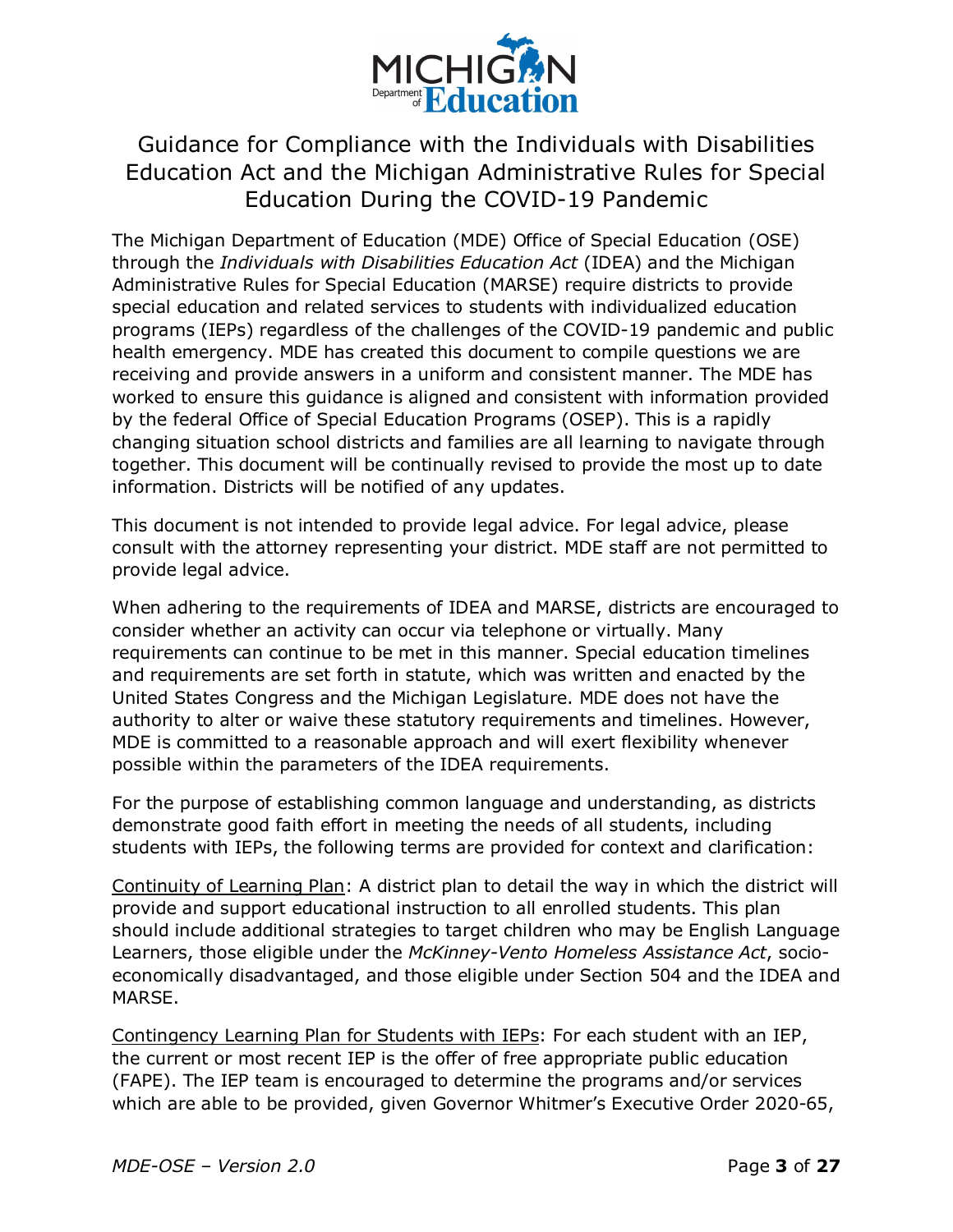

through the contingency learning plan. The contingency learning plan is developed in accordance with a student's IEP and will only be in effect for the remainder of the 2019-2020 school year.

- · Staff should consider accessibility, including accommodations and modifications
- · To the greatest extent possible, keep equity at the center of the work to develop the individual contingency learning plans
- · Document effort:
	- o Focused;
	- o Consistent;
	- o Detailed; and
	- $\circ$  Demonstrates good faith effort to provide programs and/or services to students with an IEP

When a district creates a continuity of learning plan, the IEP team is then encouraged to create a contingency learning plan for each student with an IEP, in order to meet the requirements of IDEA and MARSE.

## <span id="page-3-0"></span>**A. SPECIAL EDUCATION REGULATORY QUESTIONS**

#### **1. What special education and related services must be provided when a district is closed due to COVID-19 pandemic, and is not yet providing any services to the general student population?**

When a district is closed due to a COVID-19 pandemic and is not providing any services to the general student population, a district is not required to provide a Free Appropriate Public Education (FAPE) or any IEP services to children with IEPs.

#### **2. What special education and related services must be provided to students with IEPs when school buildings are closed due to COVID-19 pandemic, and instruction is being provided through a continuity of learning plan?**

When school buildings are closed as a result of the COVID-19 pandemic, districts are to implement a continuity of learning plan. IEP teams must also ensure each student with an IEP has equal access to the same opportunities, including, and to the greatest extent possible, a FAPE.

The services and supports in a child's current or most recent IEP, prior to the implementation of a district's continuity of learning plan, reflect the traditional educational environment.

All services and supports are intended to support the child both in accessing the general education curriculum and participating with their nondisabled peers, to the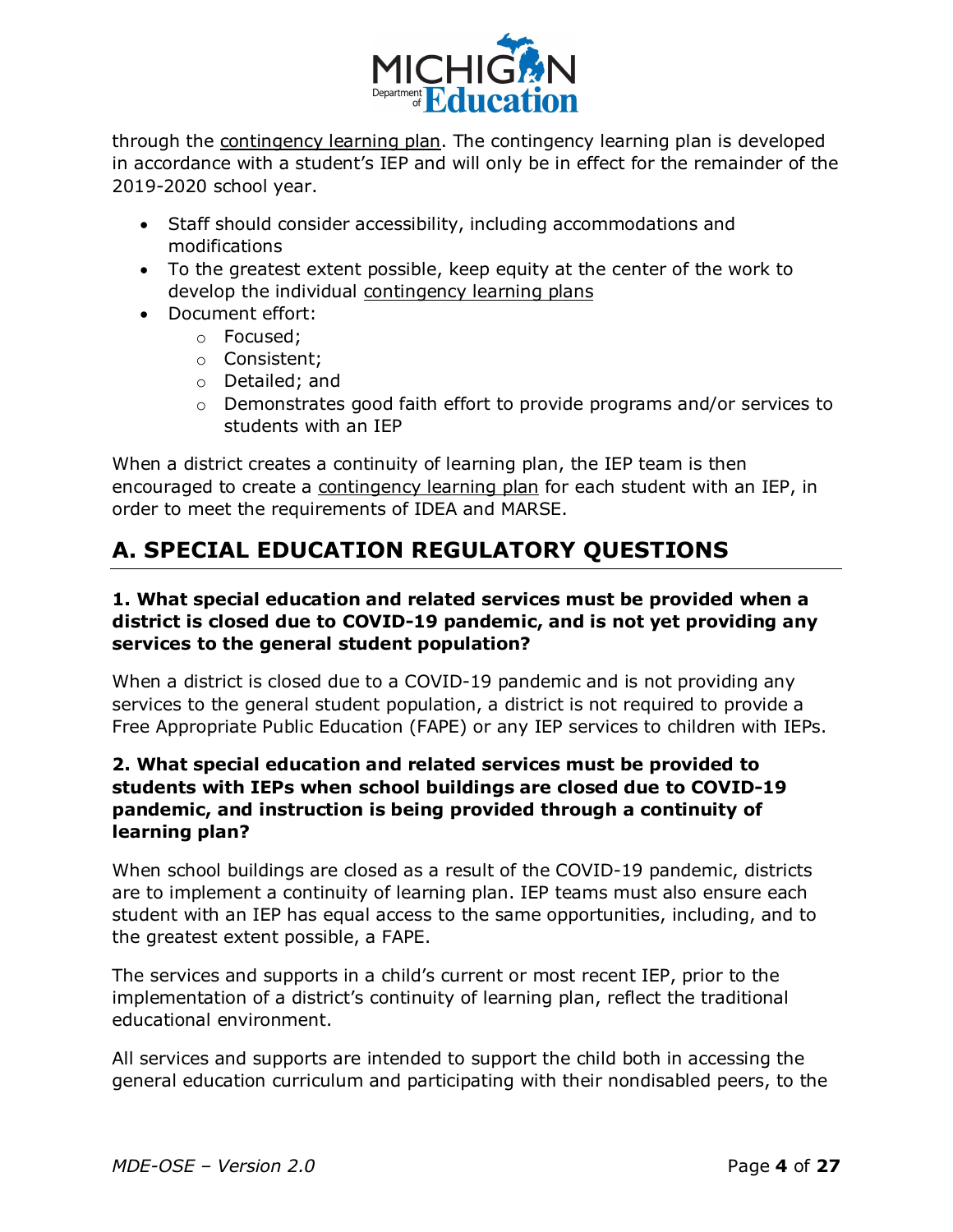

maximum extent appropriate. A district's continuity of learning plan should be considered the general education curriculum in place under these circumstances.

The child's IEP team is encouraged to develop an individualized contingency learning plan to enable the child to:

- 1) advance appropriately toward attaining the child's annual IEP goals.
- 2) be involved in and make progress in the general education curriculum (in this instance, a district's continuity of learning plan), or appropriate activities for children ages 3–5.
- 3) participate in extracurricular and other nonacademic activities; and
- 4) be educated and participate with their nondisabled peers to the maximum extent appropriate in all these activities, or in this instance, participate in the continuity of learning plan along with their nondisabled peers.

A child's IEP team is encouraged to consider the definition of specially designed instruction in the context of a district's continuity of learning plan. "Specially designed instruction" means adapting, as appropriate to the needs of each exceptional child, the content, methodology or delivery of instruction for the following purposes:

- 1) to address the unique needs of the child that result from the child's exceptionality; and
- 2) to ensure access of the child with a disability to the general curriculum (in this instance, a district's continuity of learning plan), so the child can meet the educational standards.

The child's IEP team is encouraged to consider related services in the context of what specially designed instruction (special education services) means within a district's continuity of learning plan. Related services are developmental, corrective, and supportive services required to assist a child who has been identified as a child with an IEP to benefit from special education services.

Lastly, a child's IEP team is encouraged to consider supplementary aids and services, program modifications, and supports for school personnel "to enable children with disabilities to be educated with children without disabilities to the maximum extent appropriate," or in this instance, to participate in a district's continuity of learning plan with their nondisabled peers.

Districts must provide a FAPE consistent with the need to protect the health and safety of students with IEPs and those individuals providing the education, specialized instruction, and related services to these students. In this unique and ever-changing environment, these exceptional circumstances may affect how all educational and related services and supports are provided. A FAPE may include, as appropriate, special education, and related services provided through a continuum of instruction opportunities that may be provided virtually, through instructional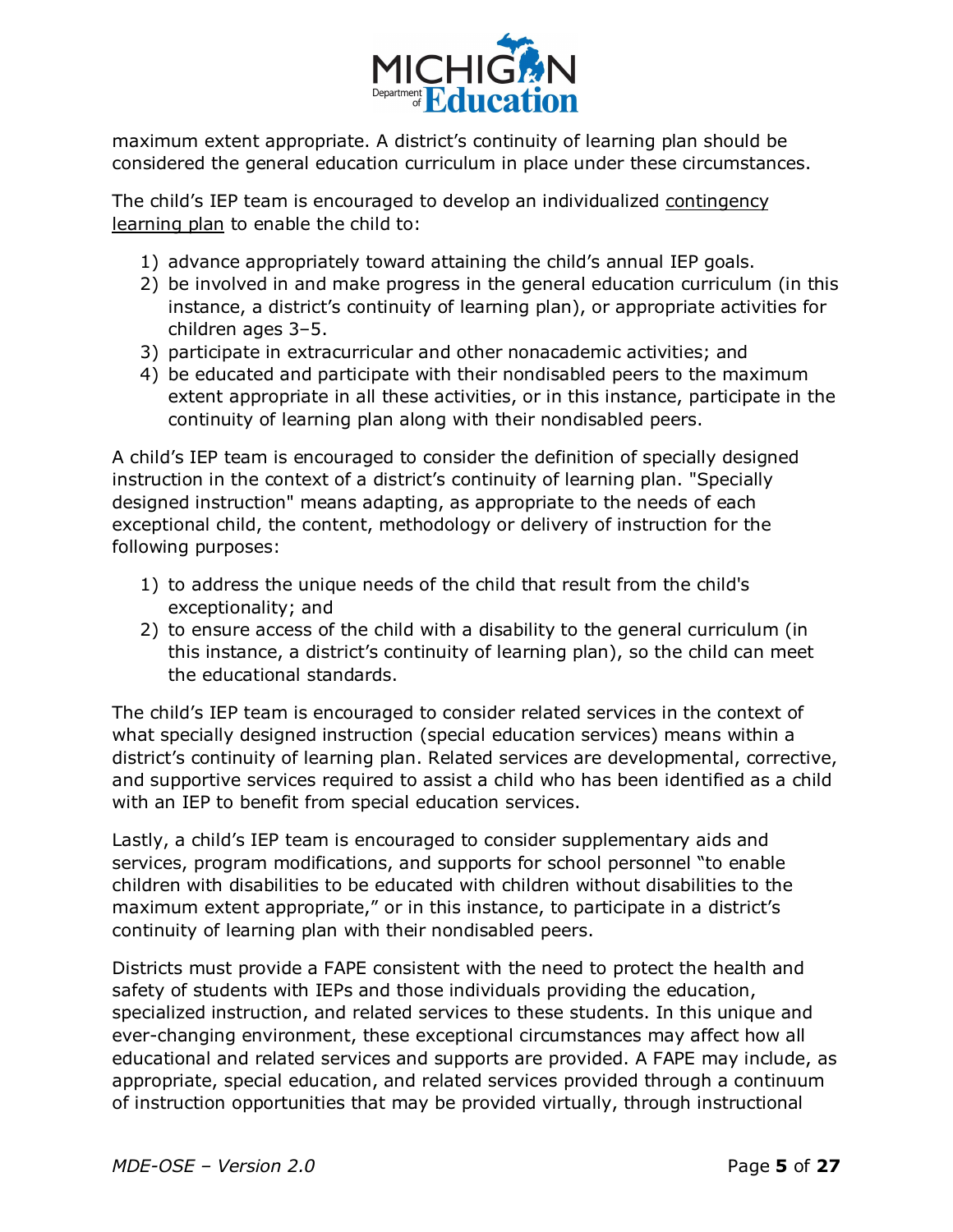

materials sent home, or telephonically, etc. (OCR and OSERS Supplemental Fact [Sheet, March 2020](https://www2.ed.gov/about/offices/list/ocr/frontpage/faq/rr/policyguidance/Supple Fact Sheet 3.21.20 FINAL.pdf)).

#### **3. Does an intermediate school district (ISD) or district operated centerbased program need to develop a continuity of learning plan even though all associated districts have completed individual district continuity of learning plans?**

Yes. The purpose of a continuity of learning plan is to detail the way in which a district will provide and support educational instruction to all enrolled students, including students who are placed in a center-based program. Therefore, ISD or district operated center-based programs are to complete a continuity of learning plan to describe their plan for supporting educational instruction for all students served in the center-based programs.

In addition, IEP teams for students attending ISD and district operated centerbased programs are encouraged to develop a contingency learning plan for each student with an IEP placed in a center-based program, in order to define how the ISD or district is able to provide FAPE, due to school building closures as a result of the COVID-19 pandemic.

#### **4. How should districts proceed with special education and related services when districts resume normal operations next school year?**

When districts resume normal operations, IEP teams will need to review individual student IEPs to determine whether changes are needed as a result of the extended absence from school. An IEP team may consider using informal assessments or screenings to determine whether there have been changes in a student's performance and educational need.

Where, due to the COVID-19 pandemic and resulting closures of school buildings, there has been an interruption in providing IEP services, IEP teams must make an individualized determination whether and to what extent compensatory education may be needed when districts resume normal operations in consultations with parents.

Information needed to make this determination will likely not be known until after the interruption in services has ended. *Thus, the most appropriate time for the IEP team to determine the need for compensatory education or the need for the review and revision of a student's IEP will be when districts return to normal operation*.

The Michigan Department of Education will provide further guidance regarding compensatory education at a later date.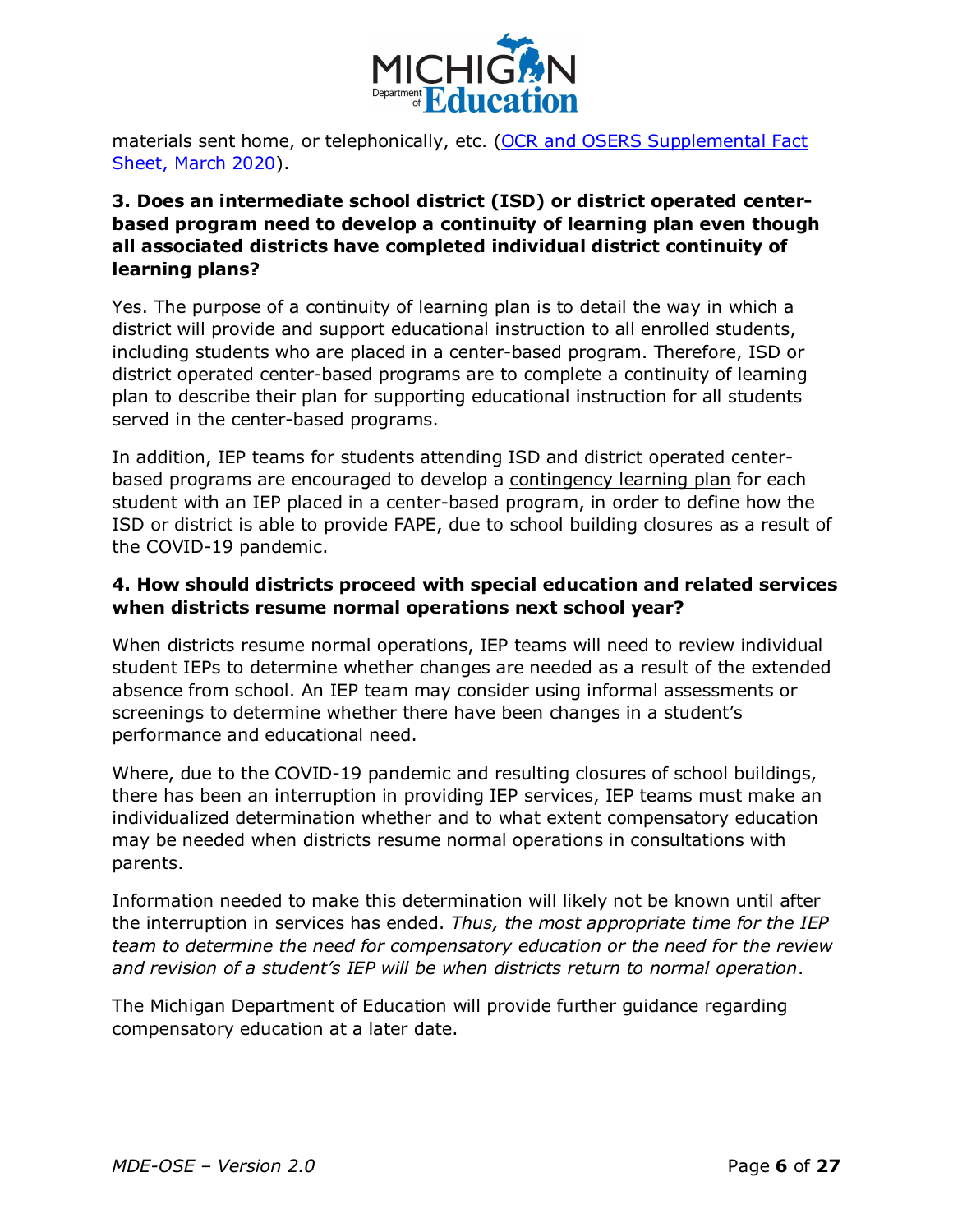

#### **5. Should all student IEPs be amended in response to special education and related services not being provided in accordance with a student's IEP during an extended school closure caused by the COVID-19 pandemic?**

No. In the context of a district's continuity of learning plan, an IEP team must look at each student's IEP and address how it can provide special education and related services for each student. Districts are encouraged to utilize a contingency learning plan, which developed by an IEP team and is based on the special education and related services the district is able to provide in light of the circumstances.

#### **6. What confidentiality concerns should providers have, if any, related to setting up an online "classroom" with students on their caseload? What should a district consider when parents can see the other "classmates"?**

In its document titled [FERPA and Virtual Learning Related Resources March 2020,](https://studentprivacy.ed.gov/sites/default/files/resource_document/file/FERPA  Virtual Learning 032020_FINAL.pdf) the Department of Education Student Privacy Policy Office (SPPO) reiterates FERPA is the federal law that protects the privacy of personally identifiable information (PII) in students' education records. The SPPO references the 2003 Letter to Mamas, which established that observation is not part of an educational record and therefore not a violation of FERPA or confidentiality so long as the provider is not sharing information from a student's educational record. A provider talking about a student's behavior plan could be violating FERPA, whereas a provider who implements interventions that are part of a student's behavior plan would not be violating FERPA.

Best practice strategies may include district and IEP teams having intentional conversations with families regarding student privacy while developing the contingency learning plan. Identify what parents are and are not comfortable with and explain they may become aware of things they didn't know about other students. Parents should be informed of small groups, individual instruction, or whole group work, and whether there will be parents and families listening and in attendance. *A district should determine and share whether classes will be recorded, as recordings are part of the educational record and would be subjected to FERPA*.

Districts are reminded school personnel are mandatory reporters in the event they suspect possible abuse or neglect of a student. As teachers enter a virtual learning environment, it is important they are aware of and fully understand the obligation of this requirement.

#### **7. Is it permissible to provide services to a child with an IEP through video conferencing with only one student and one staff member present?**

Yes. Nothing in the IDEA or MARSE prohibits one-on-one (1:1) video conferencing between a staff member and a student. Special education administrators should make local decisions about how services will be provided. Districts are encouraged to utilize contingency learning plan. IEP teams can document these decisions, which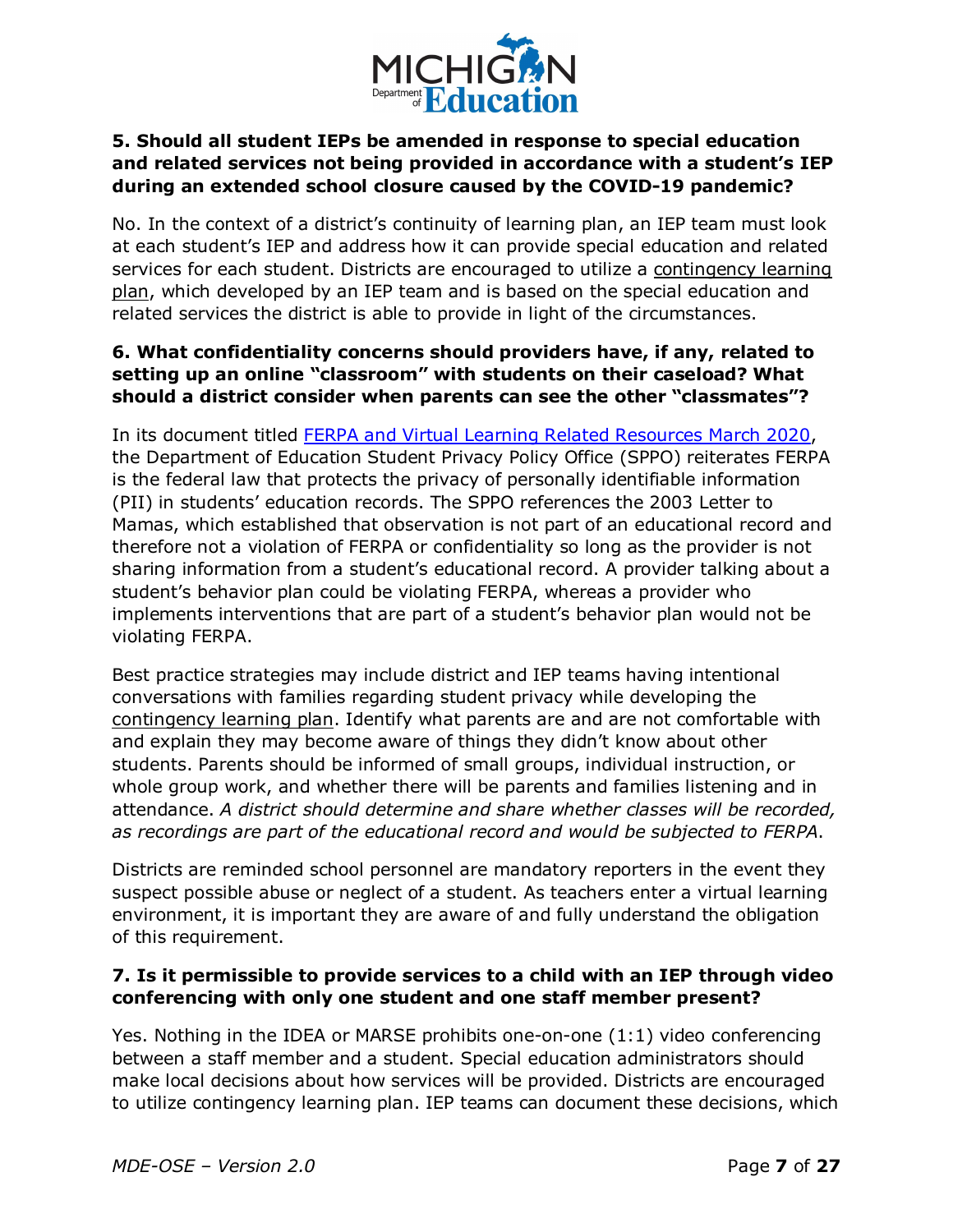

may include 1:1 service, as appropriate. Administrators are encouraged to consider precautions, such as asking a parent to join the child or be in the same space with the child when the child is receiving 1:1 service.

Many video conferencing systems permit recording; therefore, administrators should make providers aware of any video recordings maintained by a district which contain information directly relating to a student and could be considered education records under the *Family Educational Rights and Privacy Act* (FERPA; 34 CFR § 99.3).

#### **8. What should a district do when it cannot meet the 30-school day timeline for initial special education evaluations due to school building closure or student illness/absence because of the COVID-19 pandemic?**

MARSE requires a district to complete an initial evaluation within 30 school days of the date a district receives written parental consent for evaluation of the child.

Exceptions to this requirement are specified in 34 CFR §300.301(d)-(e):

(1) The parent of a child repeatedly fails or refuses to produce the child for the evaluation; or (2) A child enrolls in a school of another public agency after the relevant timeframe in paragraph  $(c)(1)$  of this section has begun, and prior to a determination by the child's previous public agency as to whether the child is a child with a disability under § 300.8. The exception in paragraph (d)(2) of this section applies only when the subsequent public agency is making sufficient progress to ensure a prompt completion of the evaluation, and the parent and subsequent public agency agree to a specific time when the evaluation will be completed.

- a. With this in mind, the department interprets the 30-day timeline requirement in light of the COVID-19 pandemic as follows: For the period beginning March 16, 2020, the days districts were closed due to the COVID-19 pandemic and were not providing any services to the general student population are not counted in the 30-school-day timeline.
- b. For the days when school buildings are closed but instruction has resumed through continuity of learning plans, those days will be counted as school days.

When a district believes it will not be able to meet the 30-school day timeline for an individual student, the district should ask the parent to agree to an extension of time (R 340.1721b). This request for agreement to extend the evaluation timeline must be obtained on an individualized basis. Requests for timeline extensions must not become a standard practice nor may standard language regarding the COVID-19 pandemic or school building closures be inserted into every prior written notice when seeking consent to evaluate. The agreement must be in writing and include a specific extension of time measured in school days.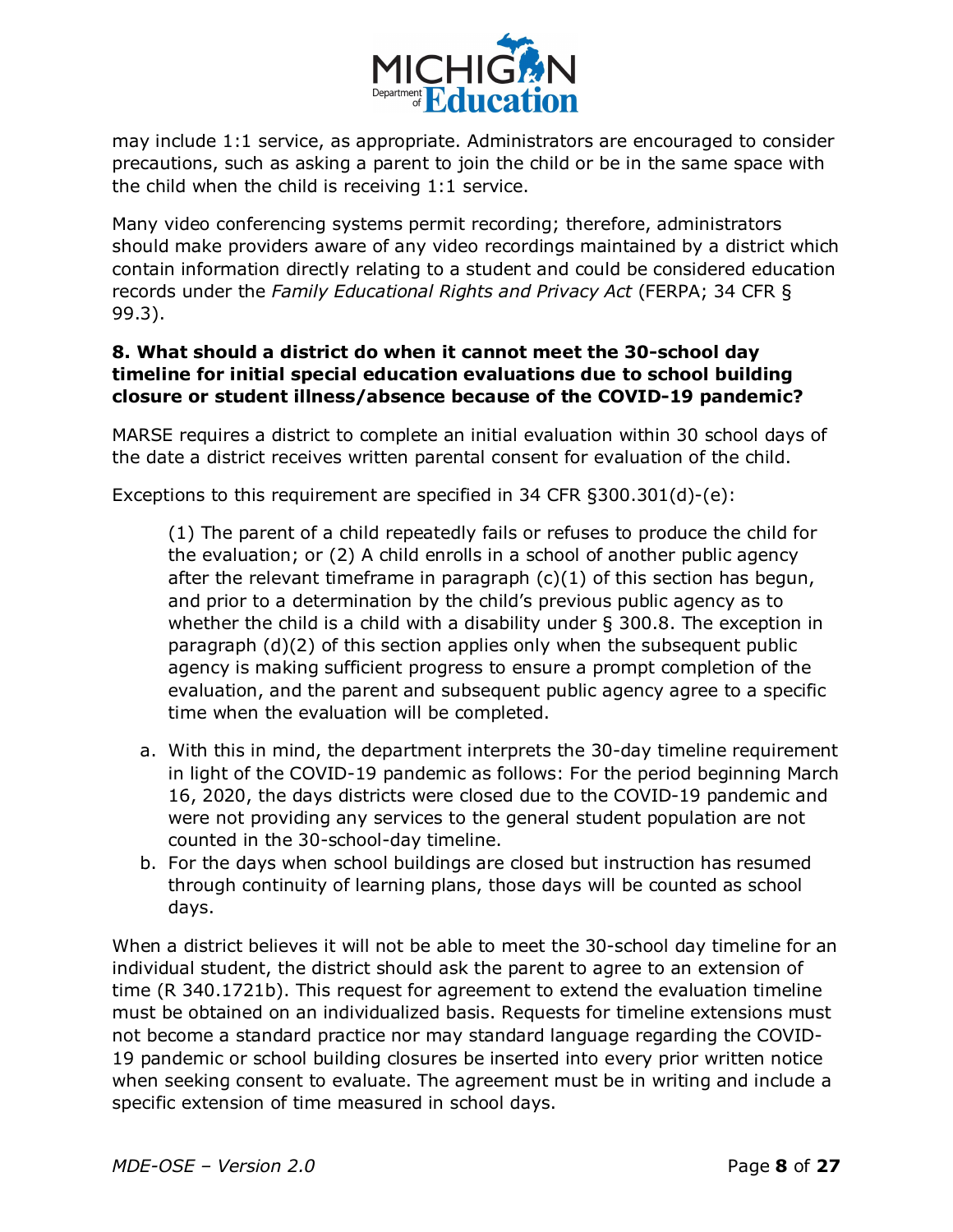

Working within the parameters of the IDEA requirements, in lieu of ordering corrective action for untimely IEPs due to the COVID-19 pandemic, the MDE will issue data alerts. Districts will be required to verify the untimely IEP was due to the public health emergency.

#### **9. What is the district's obligation to a child not yet eligible where there is a delay in the ability to complete assessments as part of an initial evaluation?**

When initial eligibility cannot be determined due to the need for face-to-face assessment and observations, a district is encouraged to have an IEP team develop a contingency learning plan for the child who is not yet eligible. The contingency learning plan should be based on the suspected disability and the needs which resulted in the request for an evaluation. Through the contingency learning plan, an IEP team should describe the special education and related services a district is able to provide during school building closures as a result of the COVID-19 pandemic until districts resume normal operations and the necessary evaluations can be completed.

#### **10. What is a districts obligation to have an IEP in effect for a child transitioning from Part C to Part B no later than the child's third birthday?**

34 CFR §§ 300.101(b) and 300.124(b) require an IEP to be developed and implemented by the third birthday of a child participating in Part C programs and who will participate in Part B preschool programs. There is no exception to this requirement. An IEP must be developed and implemented by the child's third birthday. To accomplish this, teams may conduct meetings virtually via telephone or videoconference, but are reminded of the IDEA requirement to establish a mutually agreeable time and place. Therefore, when a parent is not able or is unwilling to participate virtually, the IEP team may need to delay the meeting.

Working within the parameters of the IDEA requirements, in lieu of ordering corrective action for untimely IEPs due to the COVID-19 pandemic, MDE will issue data alerts. Districts will be required to verify the untimely IEP was due to the public health emergency.

#### **11. How does a mandated school closure due to COVID-19 pandemic affect a district's obligation to provide IEP services to students who transfer within the state and from out-of-state?**

Students with IEPs who transfer to a new district within Michigan or from out-ofstate and enroll in a new district within the same school year must be provided with a FAPE, including services comparable to those described in the child's IEP from the previous district, until the new district either adopts the child's IEP from the previous district or develops a new IEP within 30 school days, or (in the case of an out-of-state student) conducts an evaluation (34 CFR § 300.323(e)-(f)).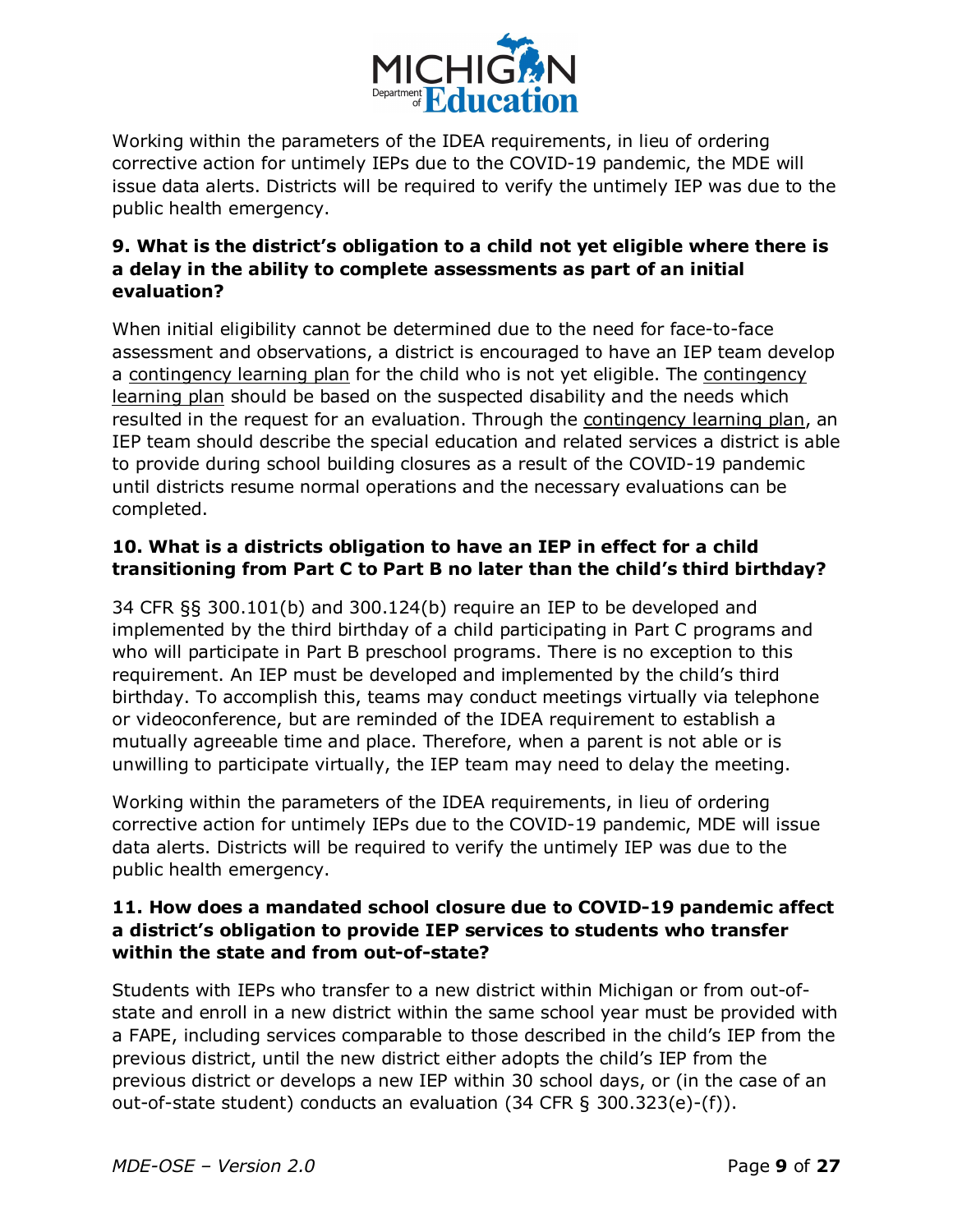

Districts should be careful not to create unreasonable logistical barriers to enrollment, keeping in mind their obligation to provide FAPE to a student with an IEP who has transferred into the district.

- a. For the period beginning March 16, 2020, districts were closed due to COVID-19 pandemic and were not providing any educational services to the general student population. Districts would not be required to provide services to students with IEPs during the same period, including transfer students with IEPs.
- b. When school buildings remain closed, but instruction has resumed through implementation of a district's continuity of learning plan, upon enrollment,
	- i. a district must review and consider the previous district's offer of FAPE. The IEP team is encouraged to develop a contingency learning plan, in accordance with the current or most recent IEP from the previous district, through the remainder of the 2019-2020 school year, or
	- ii. a district must assess and develop a new IEP

#### **12. What should a district do when it cannot meet the requirement to review and revise each IEP at least annually due to school closure or student illness/absence because of COVID-19 pandemic?**

34 CFR § 300.324(b)(1)(i) requires each district to ensure the IEP team reviews the child's IEP not less than annually to determine whether the annual goals for the child are being achieved and to revise the IEP as appropriate to address any lack of expected progress toward the IEP goals and in the general education curriculum.

There is no exception to this annual requirement.

To accomplish this, teams may conduct meetings virtually via telephone or videoconference. Any required IEP team members who are unable to attend may be excused by written consent of the parent or written agreement between the parent and the district pursuant to the procedures outlined in 34 CFR § 300.321(e).

However, districts are reminded of the IDEA requirement to establish a mutually agreeable time and place. Therefore, when a parent is not able or is unwilling to participate virtually, the IEP team may need to delay the meeting.

Working within the parameters of the IDEA requirements, in lieu of ordering corrective action for untimely IEPs due to the COVID-19 pandemic, MDE will issue data alerts. Districts will be required to verify the untimely IEP review was due to the public health emergency.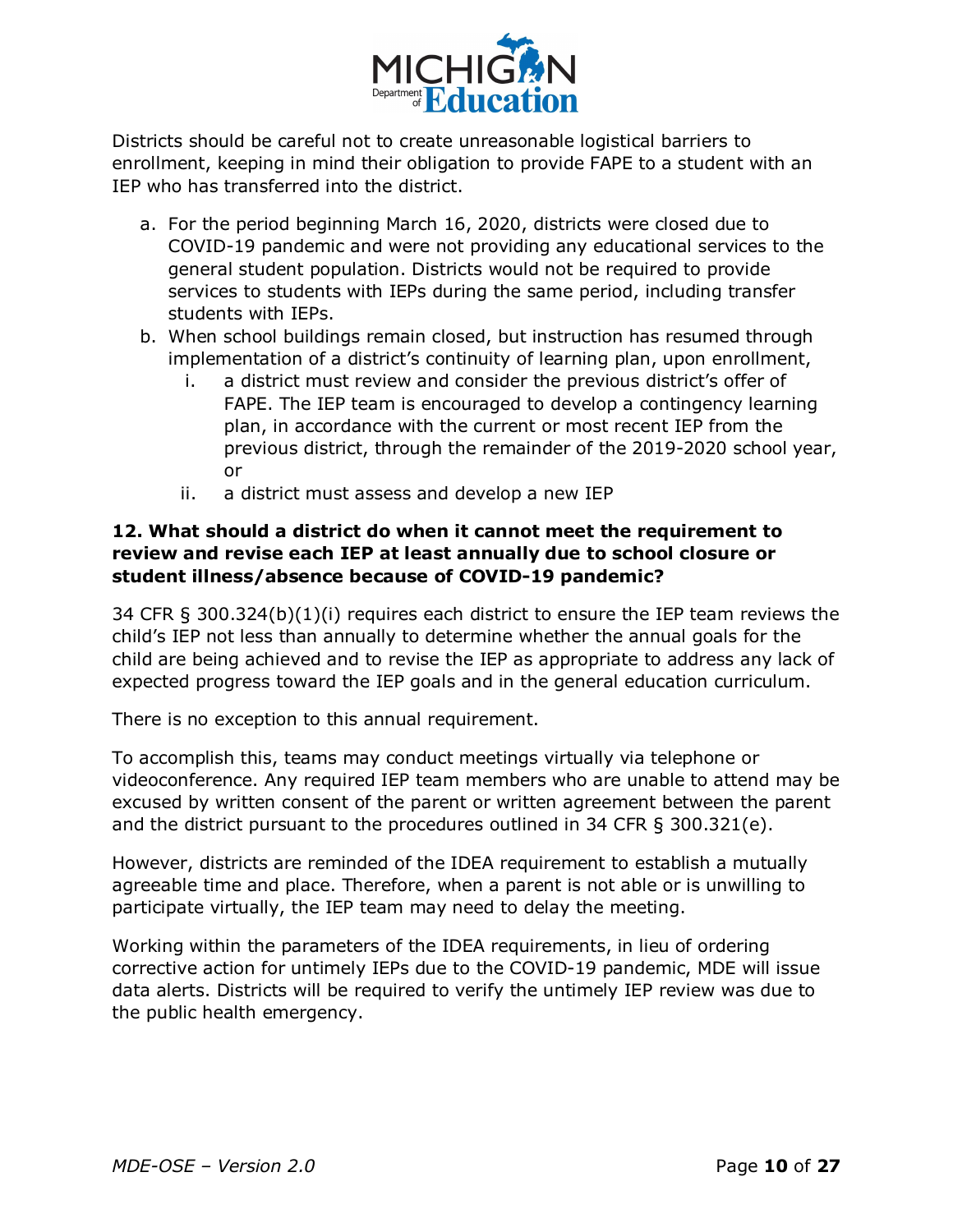

#### **13. As IEP teams are meeting during COVID-19 pandemic closures and restrictions, what should the IEP include for the dates of services?**

MDE OSE recommends districts use an implementation date which reflects the IEP team meeting date. Subsequently, upon completion of the annual IEP, an IEP team is encouraged to develop a contingency learning plan which will reflect an appropriate FAPE in light of the circumstances of the COVID-19 pandemic.

#### **14. Should the initial or annual IEP be based on the options available through the continuity of learning plan, or based on what a district would have offered as FAPE if districts were in operation as normal?**

An IEP is an entitlement under IDEA, and therefore must be written to reflect the services, modifications, supports, and placement that support a student's unique education and behavior-related needs and are reasonably calculated to provide a FAPE to the individual student. An IEP must not be written to accommodate a temporary situation, administrative convenience, or lack of time and resources. An IEP team may, but is not required to, create a contingency learning plan for a child with an IEP as a best practice, which will be implemented during school building closures due to COVID-19 pandemic. [\(OSERS Q&A March 2020](https://sites.ed.gov/idea/files/qa-covid-19-03-12-2020.pdf))

The IEP team would need to complete the initial and/or annual review IEP as the full offer of a FAPE for the ensuing annual timeframe, as if districts were in operation as normal. District IEP teams are encouraged to develop a contingency learning plan to detail those programs and/or services the district is able to provide during the school building closure due to COVID-19 pandemic.

#### **15. If an IEP team creates a contingency learning plan, is prior written notice (PWN) needed? Must parent consent be obtained?**

No. PWN has broad application. A PWN must be given to parents whenever a district proposes any change to any matter related to identification, evaluation, placement, or the provision of a FAPE, or when a district refuses a parent's proposal regarding any of these matters (34 CFR § 300.503).

The United States Supreme Court has interpreted FAPE to mean an IEP reasonably calculated to enable the child to make progress appropriate in light of the child's circumstances (*Endrew F. ex rel. Joseph F. v. Douglas Cty. School Dist. RE-1*, 137 S. Ct. 988, 994 (2017)). In short, any change by a district to the education program for a child with a disability requires a PWN.

Due to the COVID-19 pandemic, which has resulted in the governor's Executive Order 2020-35, subsequently 2020-65 closing all school buildings for the remainder of the 2019-2020 school year, all children are to be supported through a continuity of learning plan. Through this guidance being issued, MDE recommends all children with an IEP are additionally supported through a contingency learning plan which is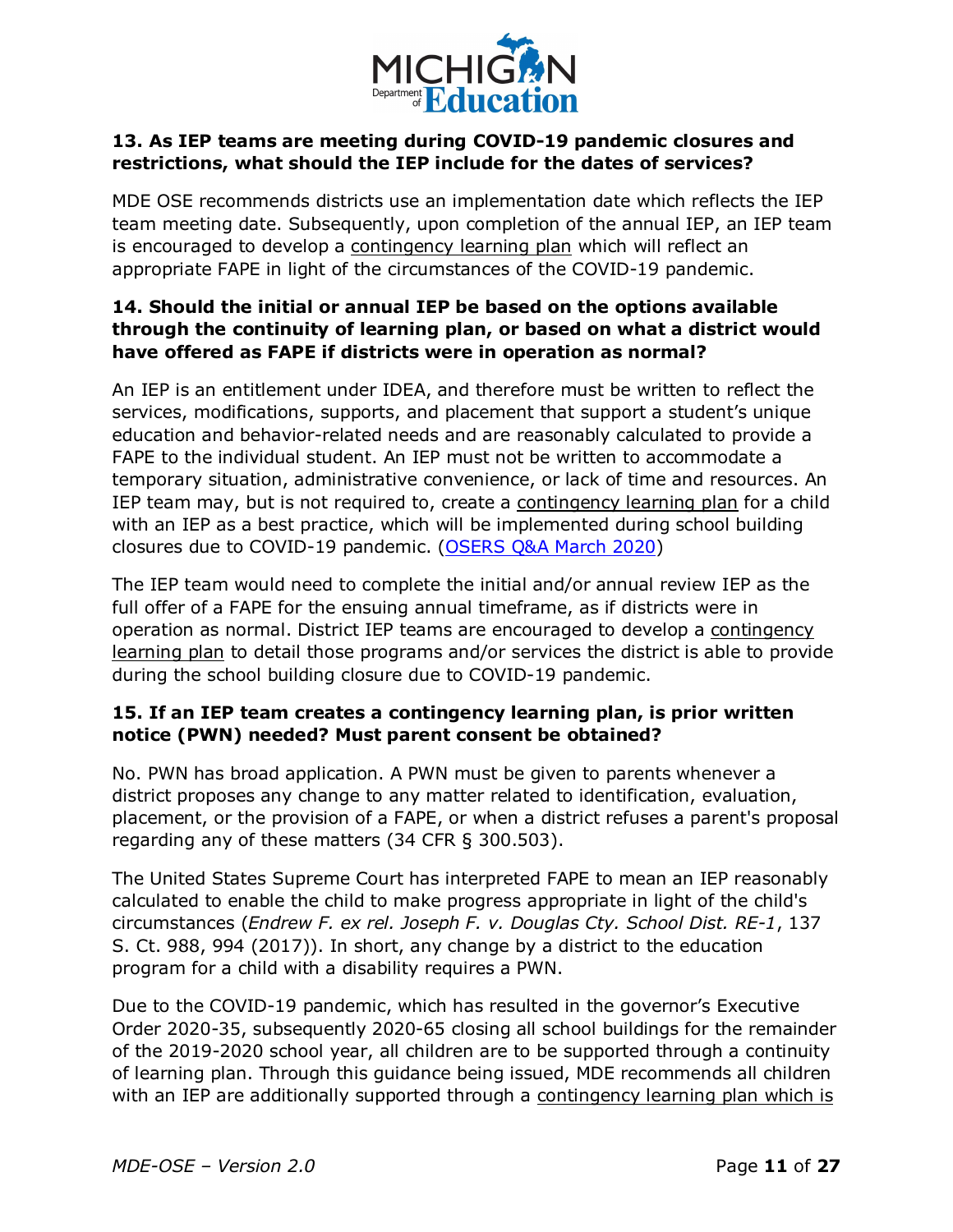

written *in accordance with* each individual student's IEP. In this situation, districts must comply with the Executive Order 2020-65. This was not a district or IEP team decision. Therefore, any contingency learning plan developed *in accordance with* the IEP for a student does not constitute a material change in services or a substantial change in placement and would not require prior written notice or parent consent.

#### **16. When a district opts to write a contingency learning plan would the district need to conduct an IEP team meeting or amend the IEP?**

No. When a district opts to follow the State's guidance and IEP teams develop an individual *contingency learning plan* for students with IEPs, the district is not required to conduct an IEP team meeting, complete a revision amendment, or issue prior written notice. The district is not changing the offer of a FAPE. A contingency learning plan is intended to document a district's good faith effort to provide students with a FAPE which is appropriate in light of the circumstances of the COVID-19 pandemic. A *contingency learning plan* is developed in accordance with an IEP and on an individualized basis and does not require parent agreement or consent. However, the schedule for the implementation of the contingency learning plan should be developed in collaboration with the parent.

Unless an IEP team is able to fully implement the current or most recent IEP, IEP teams must either hold a new IEP, complete a revision amendment, issue prior written notice, or develop a contingency learning plan in accordance with the student's IEP, for each student with an IEP in the district for the remainder of the 2019-2020 school year.

#### **17. May a district obtain parent consent using electronic signatures and send all copies of prior written notice electronically?**

Yes. There is nothing in the MARSE or IDEA that would prohibit the use of electronic signatures. Therefore, schools wishing to utilize electronic or digital signatures for consent may do so, if they choose.

#### **18. What should a district do when it cannot meet the requirement to reevaluate each child with a disability at least once every 3 years due to school closure or student illness/absence because of COVID-19 pandemic?**

A reevaluation of each child with a disability must be conducted at least every three years, unless the parents and district agree that a reevaluation is unnecessary (34 CFR § 300.303(b)). When appropriate, a reevaluation may be conducted through a review of existing evaluation data (REED), which includes any evaluation and additional information provided by a student's parents. This review may occur without a meeting and without obtaining parental consent, unless it is determined additional evaluations are needed (34 CFR §300.305(a))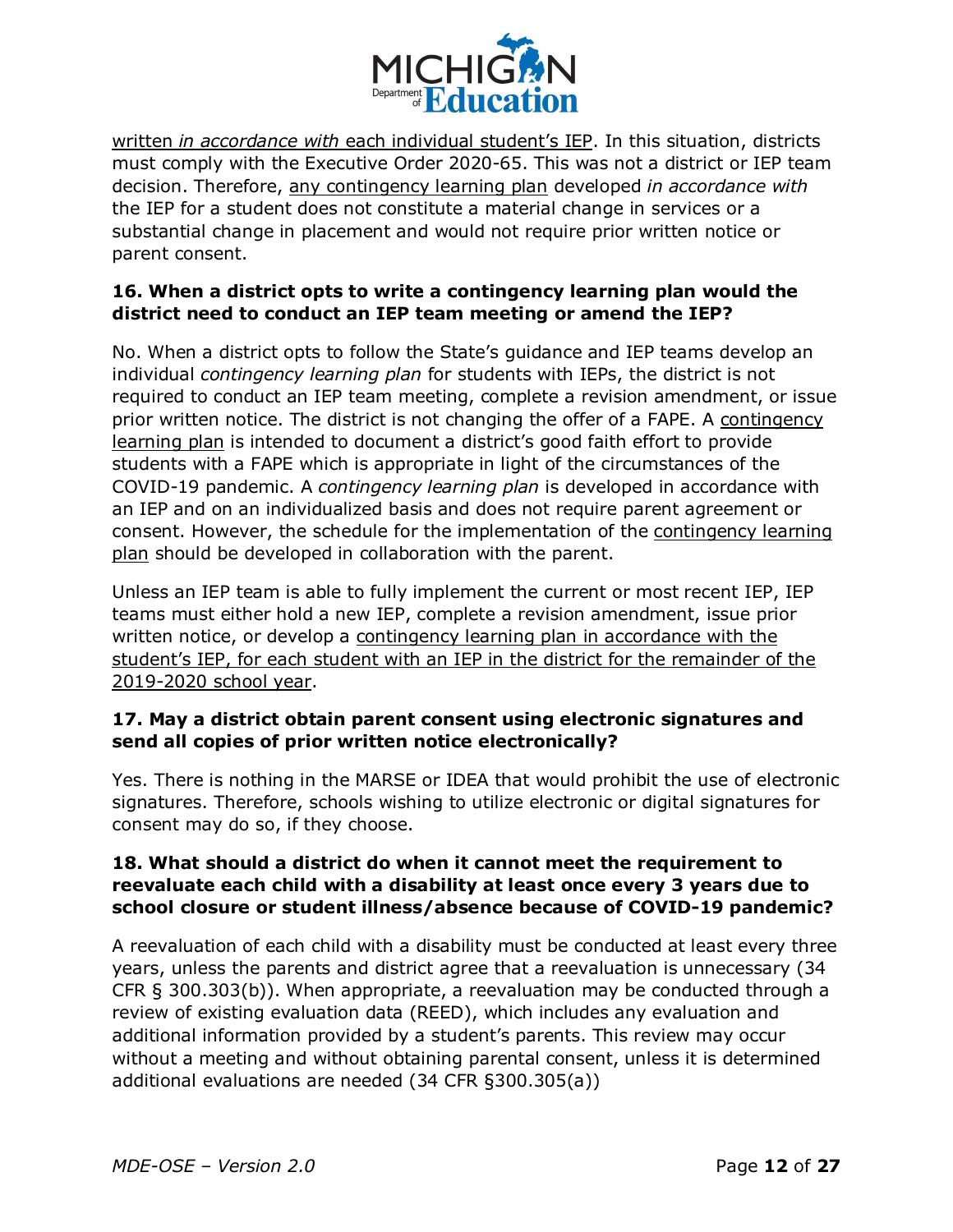

- a. When the IEP team, through the REED, determines the need for additional evaluation and identifies an evaluation plan will not require face-to-face assessments or observations, the reevaluation can be completed during the period of learning at a distance so long as a student's parent or legal guardian consents.
- b. When the IEP team, through the REED, determines the need for additional evaluation and identifies an evaluation plan requiring face-to-face assessment or observation that cannot occur during the period of learning at a distance, the reevaluation would need to be delayed (Office of Civil Rights, Fact Sheet March 16, 2020).

Where a change in eligibility cannot be determined due to the need for face-to-face assessment and observations, a district should continue to support the student's unique educational needs until the district resumes normal operations and the necessary evaluations can be completed. This may include, but is not limited to, a child who is eligible under MARSE R 340.1711 early childhood developmental delay and who has turned eight years old during the mandated school closure.

#### **19. Must reevaluations be completed within 30-school days?**

Yes. MARSE R 340.1721b states within 10-school days of receipt of a written request for any evaluation, the public agency shall provide the parent with written notice consistent with 34 CFR §300.503 and shall request written parental consent to evaluate. The time from receipt of parental consent for an evaluation to the notice of an offer of a free appropriate public education or the determination of ineligibility shall not be more than 30 school days. This timeline begins upon receipt of the signed parental consent by the public agency requesting the consent.

#### **20. How should a district handle the provision of IEP annual goal progress reports to parents during a school closure due to COVID-19 pandemic?**

The regulations implementing the IDEA require each IEP include a description of when progress reports for annual IEP goals will be provided to the parents (34 CFR

§ 300.320(a)(3)(ii)). When a child's IEP indicates the progress report will be provided concurrent with the issuance of report cards or in the same manner and frequency as general education, the IEP progress report would only need to be issued when general education report cards are also issued. When the IEP indicates the progress report will be provided in a different manner and frequency than general education report cards, a district should make every effort to issue the IEP progress report in the manner required by the IEP.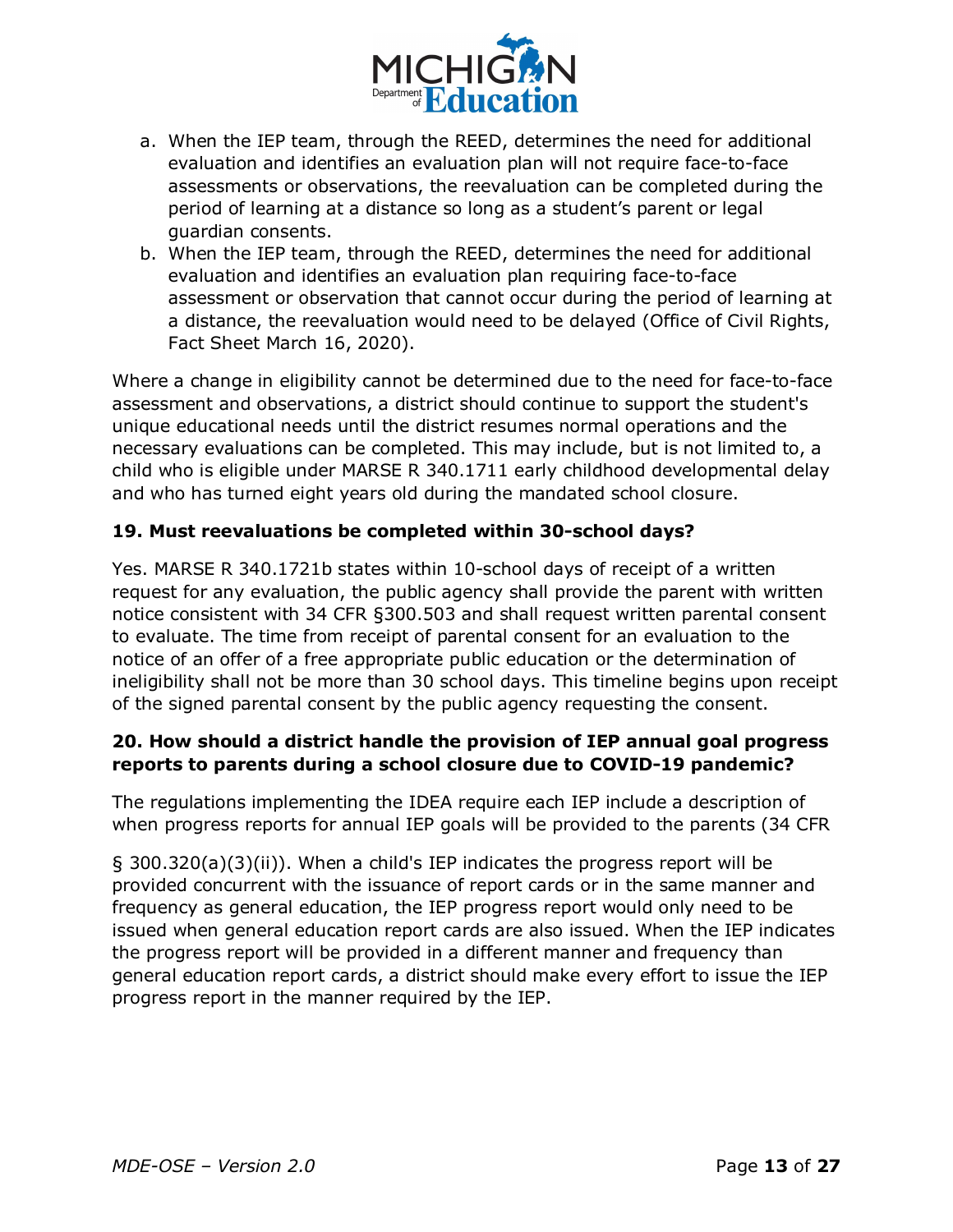

## <span id="page-13-0"></span>**B. DISPUTE RESOLUTION QUESTIONS**

#### **1. Can parents and districts request special education mediation, during the required school building closure under Executive Order 2020-35?**

Yes. Parents and districts can mutually agree to special education mediation and request a mediator at any time from the [Special Education Mediation Services](https://mikids1st.org/).

#### **2. Can individuals and organizations continue to send special education state complaint requests to MDE during the required school building closure under Executive Order 2020-35?**

Yes. Individuals and organizations can send special education state complaint requests to MDE at any time. State complaints are officially filed when they are received by MDE staff in the Office of Special Education. Investigations begin on the day the complaints are filed. The mandatory school closures as a result of the COVID-19 pandemic have not disrupted the ability of MDE to receive and/or investigate state complaints.

#### **3. What happens with pending special education state complaint investigations that were started before the required school building closure under Executive Order 2020-35 but are not yet completed?**

Current ongoing state complaint investigations will continue, and investigators will issue state complaint final decisions as usual. Complaint investigators are in communication with special education directors involved in open investigations in order to gather information about their district's closure, their level of access to documentation, and whether staff are available for interviews. With information, MDE will determine whether there is a need to permit an extension of the regulatory time limit for completing the complaint investigation due to exceptional circumstances with respect to each particular complaint pursuant to 34 CFR § 300.152(b)(1)(i). When an extension of time is permitted to complete the investigation, both the district and complainant will be notified.

#### **4. Given the mandated school closure and the additional requirement to close school buildings for the remainder of the 2019-2020 school year, is a district still required to complete existing corrective action within the established timeframe identified in the final decision?**

Yes. Each complaint final decision that identifies a violation of special education law includes required corrective action within a specified timeline. Complaint investigators will be mindful of the current COVID-19 pandemic restrictions when establishing new timelines. MDE will monitor the completion of corrective action activities. When any corrective action cannot be completed within the established timeline, and a district requests an extension, MDE will work with the district and consider the need for a reasonable timeline extension.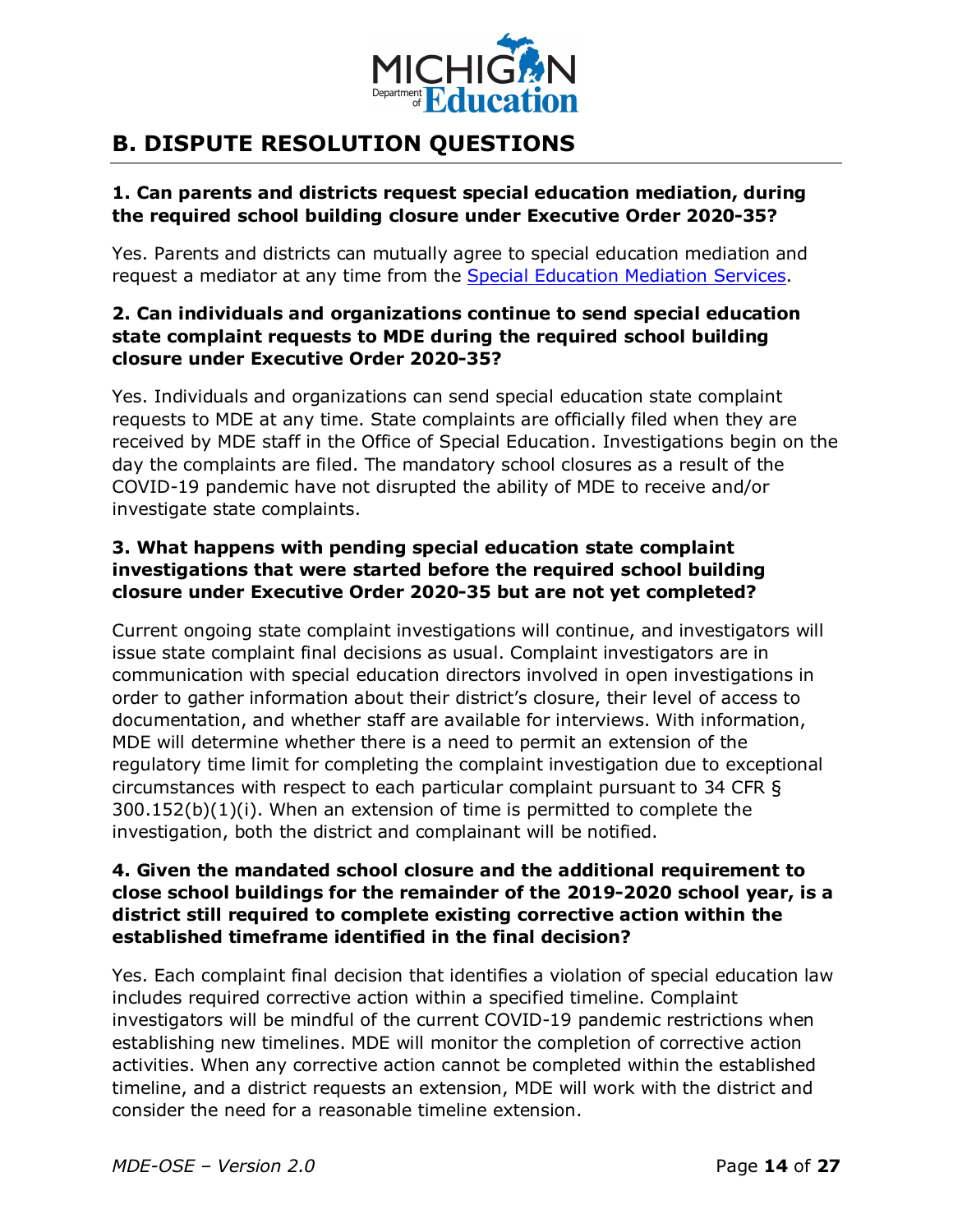

#### **5. Can parents continue to file due process complaints requesting a hearing during the mandated school closure under Executive Order 2020- 05 or during the required school building closure under Executive Order 2020-35?**

Yes. A parent's due process complaint requesting a hearing against a district is filed when the district receives notice (34 CFR §§ 300.508(a)(1), (e), (f); 300.510(a)- (b)). MDE sends email notifications of due process complaints to the district through Catamaran on the date they are received. Timelines for holding a resolution session and appointing a hearing officer begin when the district staff receive the Catamaran notification through email.

#### **6. When a district receives notification a parent has filed a due process complaint request for a hearing during the mandated school closure under Executive Order 2020-05 or during the required school building closure under Executive Order 2020-35, how will timelines for holding a resolution session and appointing a hearing officer be affected?**

When a parent files a due process complaint request for a hearing, the district must convene a resolution meeting within 15 days of receiving notification of the parent's complaint request unless the parties agree in writing to waive the meeting or to use mediation (34 CFR § 300.510(a)). While the IDEA specifically mentions circumstances in which the resolution period can be adjusted in 34 CFR § 300.510(c), it does not prevent the parties from mutually agreeing to extend the timeline because of unavoidable delays caused by the COVID-19 pandemic.

#### **7. What is the impact of school building closures on special education monitoring timelines and processes?**

At this time, the federal government has not waived the federal requirements under the IDEA. MDE is working with USED to determine whether there are any flexibilities or waivers that may be issued in light of the COVID-19 pandemic. Until and unless USED provides flexibilities under federal law, districts should make a good faith effort to adhere to IDEA requirements, including federally-mandated timelines, to the maximum extent possible.

Districts are encouraged to consider ways to use technology to meet these obligations. However, MDE acknowledges the complex, unprecedented challenges districts are experiencing as a result of COVID-19 pandemic. MDE is committed to a reasonable approach to compliance monitoring within the parameters of IDEA requirements.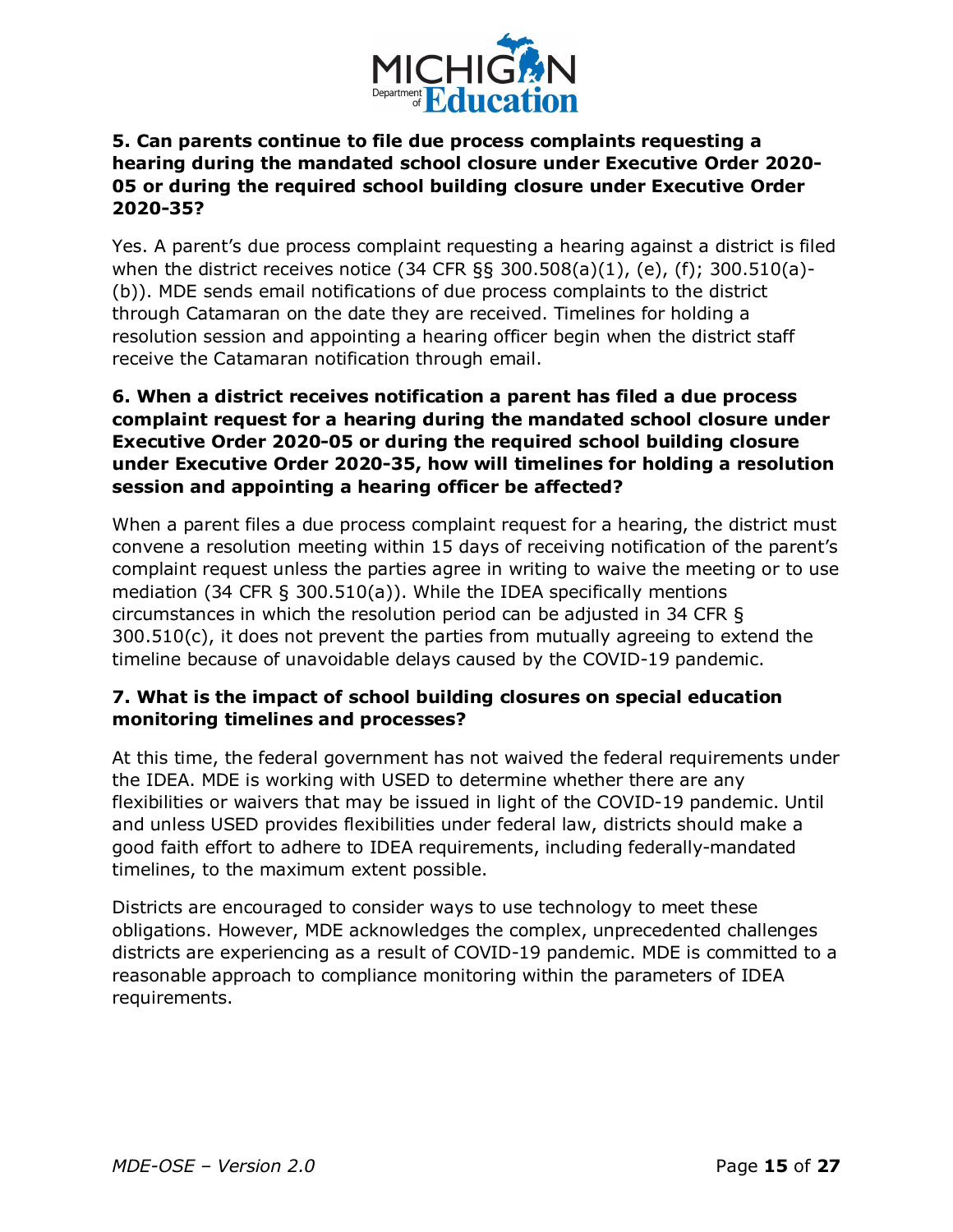

## <span id="page-15-0"></span>**C. SPECIAL EDUCATION FISCAL QUESTIONS**

#### **1. Is it allowable to charge salaries and benefits to IDEA Part B funds for staff who are teleworking and staff who are not working though they may now be temporarily performing non-special education but necessary duties as a result of the COVID- 19 pandemic?**

Yes. It is allowable to continue to charge salaries and benefits for approved special education personnel teleworking and not working using IDEA Part B funds or reported on the SE-4096 Special Education Actual Cost Report for state aid reimbursement following the district's policy of paying salaries from all funding sources, federal and non-federal.

It is important to remember while certain flexibilities may be provided during the COVID-19 pandemic, the **purposes and beneficiaries** of the IDEA Part B grant remains the same. Therefore, if approved special education personnel re-deployed to other non-special education but necessary duties as a result of the COVID-19 pandemic, other funds must be used to support the non-special education assignment. This requirement also applies to those costs reported on the SE-4096 Special Education Actual Cost Report.

- 1) Staff who are teleworking will be paid from the same funding sources in a similar manner as prior to the COVID-19 pandemic and supported by time and effort documentation.
- 2) When charging IDEA Part B funds for special education staff who are not working, the district will need to consider how to allocate funds using a prior, representative period.

District's should consider their policies, procedures and documentation of personnel expenses to support all charges to the grant or reported for state aid reimbursement.

#### Time and Effort Documentation

The Uniform Administrative Requirements, Cost Principles, and Audit Requirements for Federal Awards in [2 CFR 200.430\(i\)](https://www.ecfr.gov/cgi-bin/retrieveECFR?gp=&SID=48aa56ae4925c49cf9f267afcb548e3a&mc=true&n=pt2.1.200&r=PART&ty=HTML#se2.1.200_1430) Standards for Documentation of Personnel Expenses details records for salaries and benefits that must be kept to accurately reflect work performed. This language provides considerable flexibility for districts to develop systems to track time and effort for employee compensation. While Personnel Activity Reports (PARS) and Semi-annual Certifications are no longer required, maintaining sufficient documentation to support costs following [2 CFR](https://www.ecfr.gov/cgi-bin/retrieveECFR?gp=&SID=48aa56ae4925c49cf9f267afcb548e3a&mc=true&n=pt2.1.200&r=PART&ty=HTML#se2.1.200_1430)  [200.430\(i\)](https://www.ecfr.gov/cgi-bin/retrieveECFR?gp=&SID=48aa56ae4925c49cf9f267afcb548e3a&mc=true&n=pt2.1.200&r=PART&ty=HTML#se2.1.200_1430) is required with a strong reliance on internal controls. As part of a districts processes and procedures they may include PARS and Semi-annual Certifications, though these documents are not a substitute but rather additional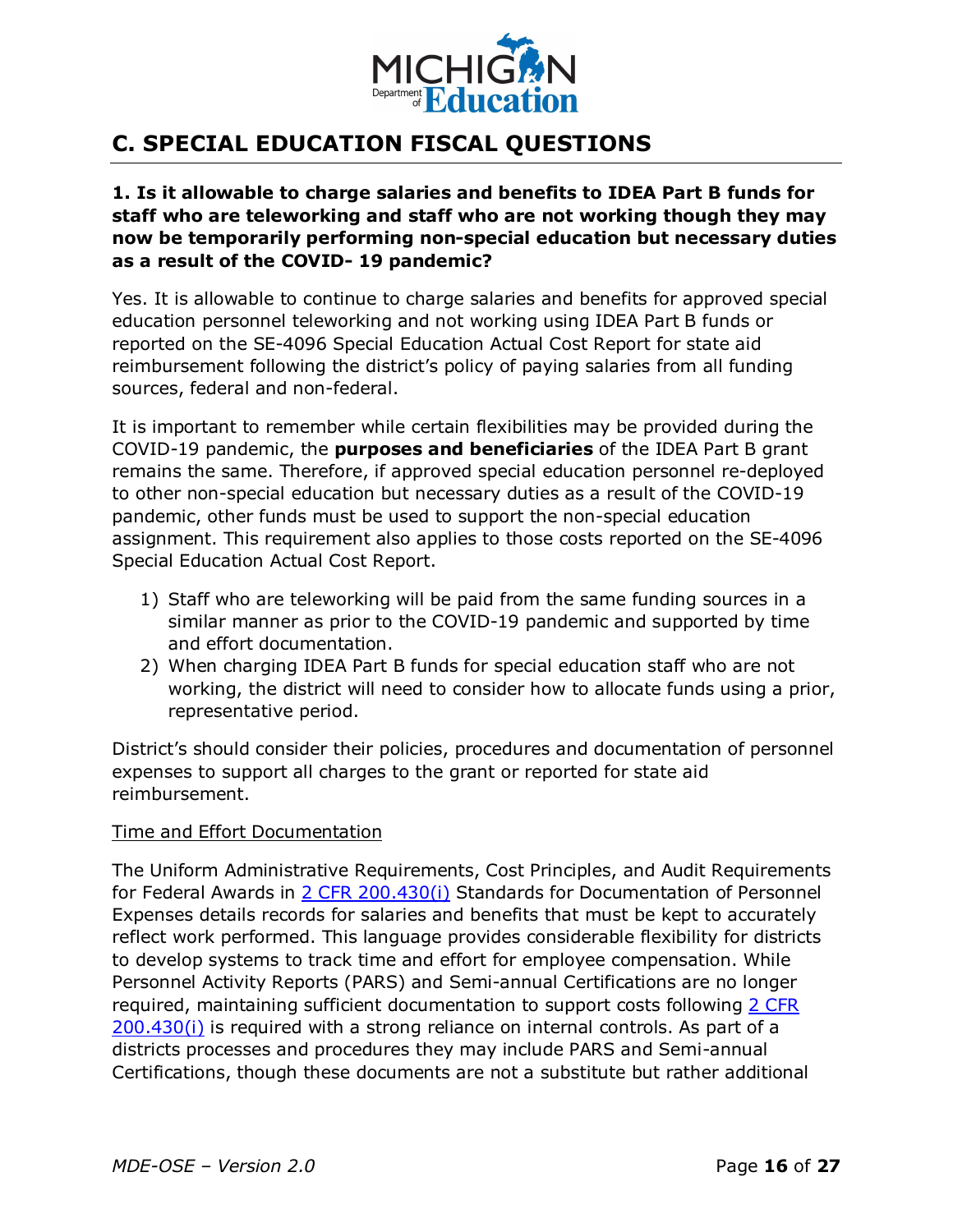

documentation reflecting the district's internal controls that provide an assurance charges are accurate, allowable and properly allocated.

#### **2. Is it allowable to purchase technology to support a district's continuity of learning plan for students with IEPs?**

Yes. When a district buys certain technology for all students, purchases for students with IEPs should be included. IDEA Part B funds are to be used for the excess costs of special education. Additional technology to address a child's disability-related needs is allowable. Any equipment \$5,000 or greater is considered a capital outlay and must receive prior approval from MDE OSE.

Any equipment, including computing devices less than the \$5,000 threshold for equipment are considered "supplies" and do not require prior approval. These supplies, including computing devices, hotspots, etc., purchased with federal funds **must be documented and tracked to safeguard these assets**. During the COVID-19 pandemic there is anticipated to be increased purchasing and distribution of technology where procedures for documenting what items of technology have been purchased and where those items have been distributed.

#### **3. Is it allowable to use IDEA Part B funds to support professional development of special education staff for online learning and instruction?**

Yes. The type of professional development needed during the COVID-19 pandemic may be new but continues to meet allowability within the IDEA Part B grant for approved special education personnel.

#### **4. Will there be any relief provided for the IDEA Part B requirements related to LEA Maintenance of Effort, Excess Cost, Comprehensive Coordinated Early Intervening Services, and Proportionate Share?**

Concern and requests for relief to the IDEA Part B fiscal requirements mentioned have been forwarded OSEP for consideration. We are waiting for guidance from OSEP. Until different guidance is provided the current requirements remain in place and must be met.

#### Excess Cost:

Currently, the IDEA Part B Excess Cost requirement is being implemented for the 2019-20 fiscal year as a pilot. In fall 2020, the 2019-20 Excess Cost compliance test will conclude the pilot year. Therefore, any LEAs not meeting the Excess Cost requirement will be for informational purposes.

#### IDEA Part B Maintenance of Effort:

If LEA expenditures for special education are reduced during the COVID-19 Pandemic or any other time from state or local funds related to personnel or other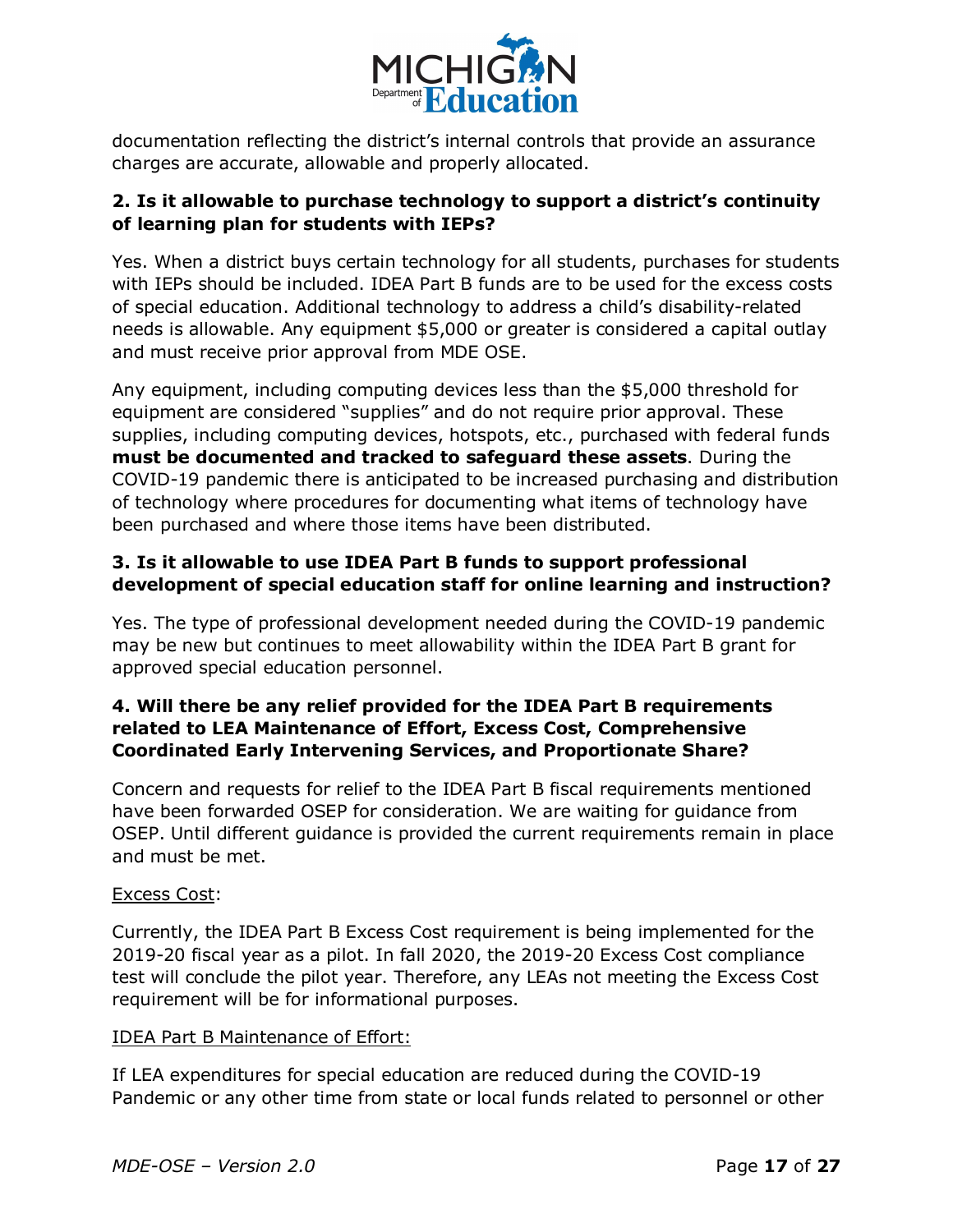

reasons not currently supported with allowable IDEA Part B exceptions, there would be a risk of not meeting their MOE requirement.

If an LEA has reduced expenditures on their federal Part B grant(s) and do not have a plan to spend those freed up funds on one-time costs and move costs typically supported with state and local funds to the federal grant, the reduced state and local expenditures may put the LEA at risk of not meeting their MOE requirement.

#### **5. What types of waivers can we expect from OSEP on MOE for both state and LEAs especially in lieu of potentially reduced funding in the current year (via executive order cuts) and particularly next year?**

We have informed OSEP of the current challenges and are waiting for additional guidance from OSEP.

#### **6. With the possibility of reduced funding and corresponding pay cuts is there a likelihood that MOE exceptions would be expanded to include voluntary reductions in pay/benefits?**

We have informed OSEP of the current challenges and are waiting for additional guidance from OSEP.

#### **7. Will there be any relief for coordinated early intervening services (CEIS) using IDEA Part B funds?**

LEAs can use up to 15% of their IDEA Part B funds to provide voluntary CEIS or may be required to use 15% of their IDEA Part B funds to provide CEIS as a result of being identified with significant disproportionality.

It is unnecessary to provide relief to LEAs related to providing a program of voluntary CEIS.

For fiscal year 2019-20, no ISDs were identified with significant disproportionality and therefore required to reserve 15% of the IDEA Part B funds to provide a CEIS program.

For fiscal year 2018-19, member districts/LEAs were identified with significant disproportionality and therefore required to reserve 15% of their IDEA Part B funds to provide a CEIS program. There may be member districts required to complete their CEIS program in 2019-20 using carryover funds. In this situation, requests for relief have been submitted to OSEP for consideration. MDE is waiting for guidance from OSEP.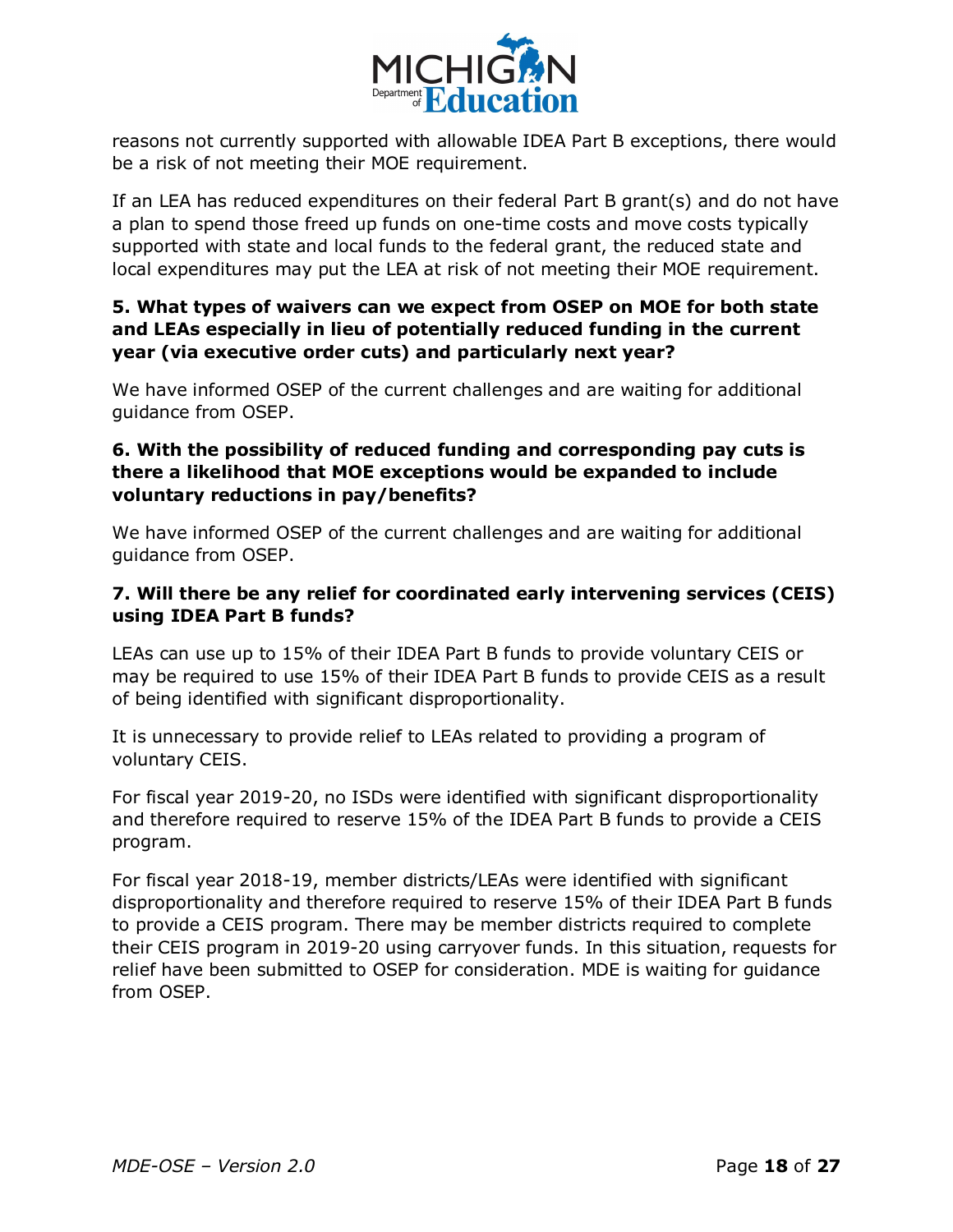

#### **8. Can costs be charged to the proportionate share and considered allowable if services were not directly provided (in-person)?**

During the COVID-19 pandemic, services to parentally placed private school children with disabilities specified in a non-public service plan to be provided inperson may now need to be provided virtually or through other means. Nothing in IDEA would prohibit costs being charged to the proportionate share funds for providing services to parentally placed private school children with disabilities inperson or virtually.

#### **9. Will there be any extension on the time period to use federal funds?**

OSEP is aware of the current challenges and MDE is waiting for additional guidance from OSEP.

**10. Our ISD had to open an emergency daycare this week. We are trying to figure out how to staff the daycare. As an ISD, the majority of our staff is funded with IDEA funds or special education (restricted) dollars. The Q & A that MDE posted for IDEA says that we can continue to pay staff, but does not say we can reassign. Can I reassign an employee and still pay him or her with special education funds? Can I submit for the 28% reimbursement?**

No. It is important to remember while certain flexibilities may be provided during the COVID-19 pandemic, the purposes and beneficiaries of the IDEA Part B grant remain the same. Therefore, if approved special education personnel are reassigned to other non-special education duties as a result the pandemic, other funds must be used to support the non-special education assignment. This requirement also applies to those costs reported on the SE-4096 Special Education Actual Cost Report.

#### **11. Is it allowable to charge costs of contractors providing professional services, including special education transportation, to IDEA Part B funds, reported on the SE-4096 Special Education Actual Cost Report or the SE-4094 Transportation Expenditure Report who are continuing to provide services or not providing services as a result of the COVID-19 pandemic?**

Yes. It is allowable to continue to charge costs for contracted special education professional services, including special education transportation, during this time when those services are still being provided, but in a different quantity or manner, or if necessary in order to maintain the availability of the contractors services in the future, when not providing any special education services. This is true regardless of the special education funding source (IDEA Part B funds or reported for reimbursement on the SE-4096 and SE-4094 special education cost reports for state aid reimbursement) and should follow the district's practice or policy for paying for contractors from all funding sources, federal and non-federal.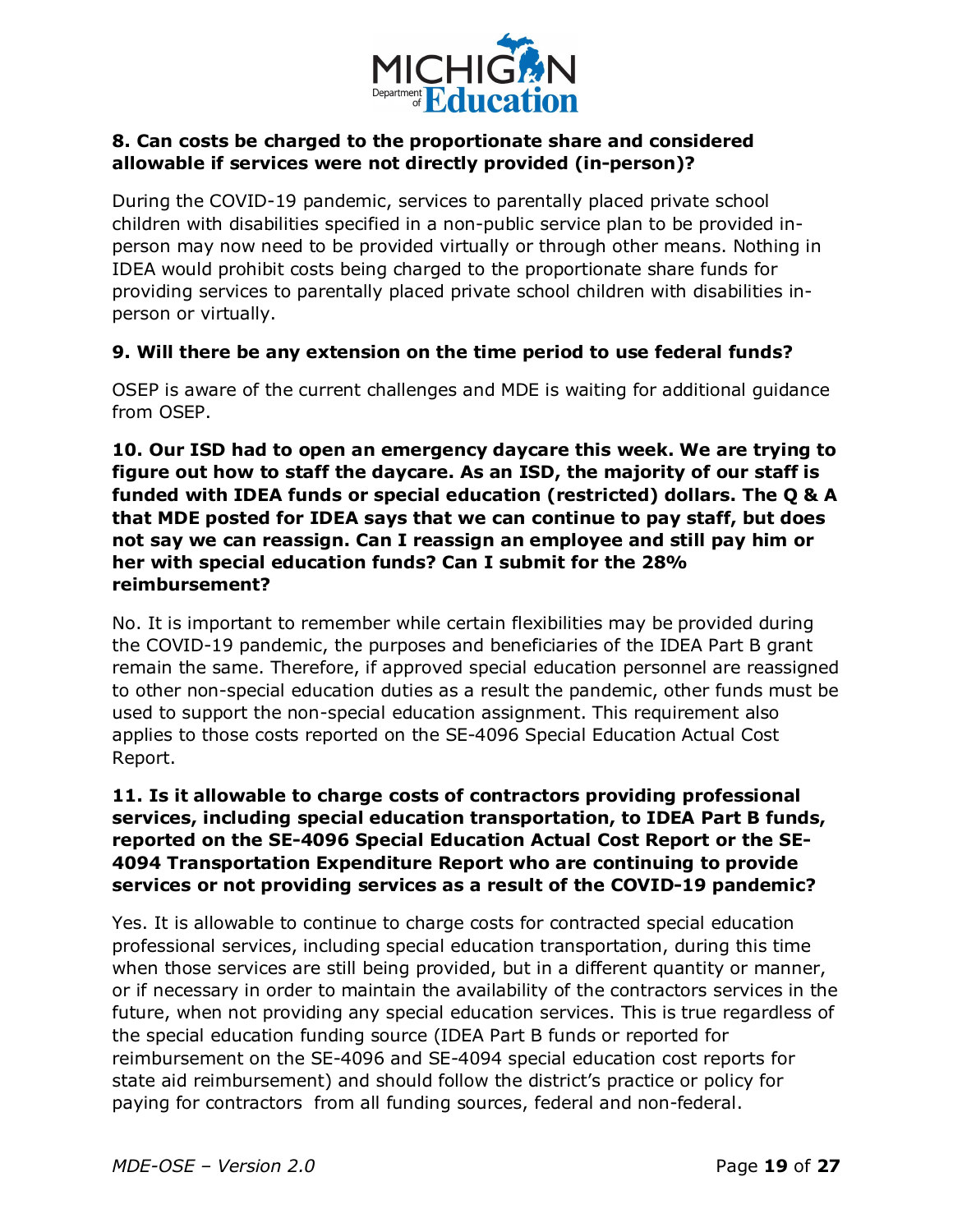

This response does not require a district to continue to pay contractors or to continue to pay contractors at the same rate as prior to the COVID-19 pandemic school closures.

If a district is paying contractors other than for services rendered, the district should consider paying only for those costs that are reasonable and necessary. In this case, districts may need to amend contracts to address and document this period of time to pay only for the assurance of future services.

It is important for districts to maintain documentation to support costs charged to the federal grant or reported for state aid reimbursement and how those decisions were made for future monitoring or audits.

## <span id="page-19-0"></span>**D. SUBSTANTIVE REQUIREMENTS QUESTIONS**

#### <span id="page-19-1"></span>**Impact of COVID-19 for ALL students:**

#### <span id="page-19-2"></span>**Extended School Year (ESY)**

Summer learning opportunities may be necessary for all students, and potentially funded through the CARES Act, or with other fiscal resources, to address student learning gaps resulting from the disruption in educational services. In the event districts consider summer learning for all students, students with individualized education program (IEPs) should be included in this consideration.

Data recently shared by the [Northwest Evaluation Association \(NWEA\)](https://www.nwea.org/content/uploads/2020/05/Collaborative-Brief_Covid19-Slide-APR20.pdf) have demonstrated projections in which students, will retain approximately 50% of the math content learned prior to the public health emergency and approximately 70% of the reading content learned prior to the public health emergency. The added impact for students with IEPs needs to be considered as districts determine the appropriate type and amount of services for individual students.

District consideration of potential summer learning opportunities for all students, including students with IEPs, maybe made in order to increase student skills, reduce loss of instructional time during summer break, and prepare students to resume their education without regression when the new school year begins. The determination for Extended School Year (ESY) services as defined in the Individuals with Disabilities Education Act (IDEA), is a supplemental opportunity for students with an IEP.

#### **1. What are ESY Services?**

ESY services are an individual entitlement for students with an IEP who have experienced a documented regression of skills during a break from instruction, who are in a critical stage of learning, or who due to the nature or severity of their disability, require service beyond the normal school year. ESY services are provided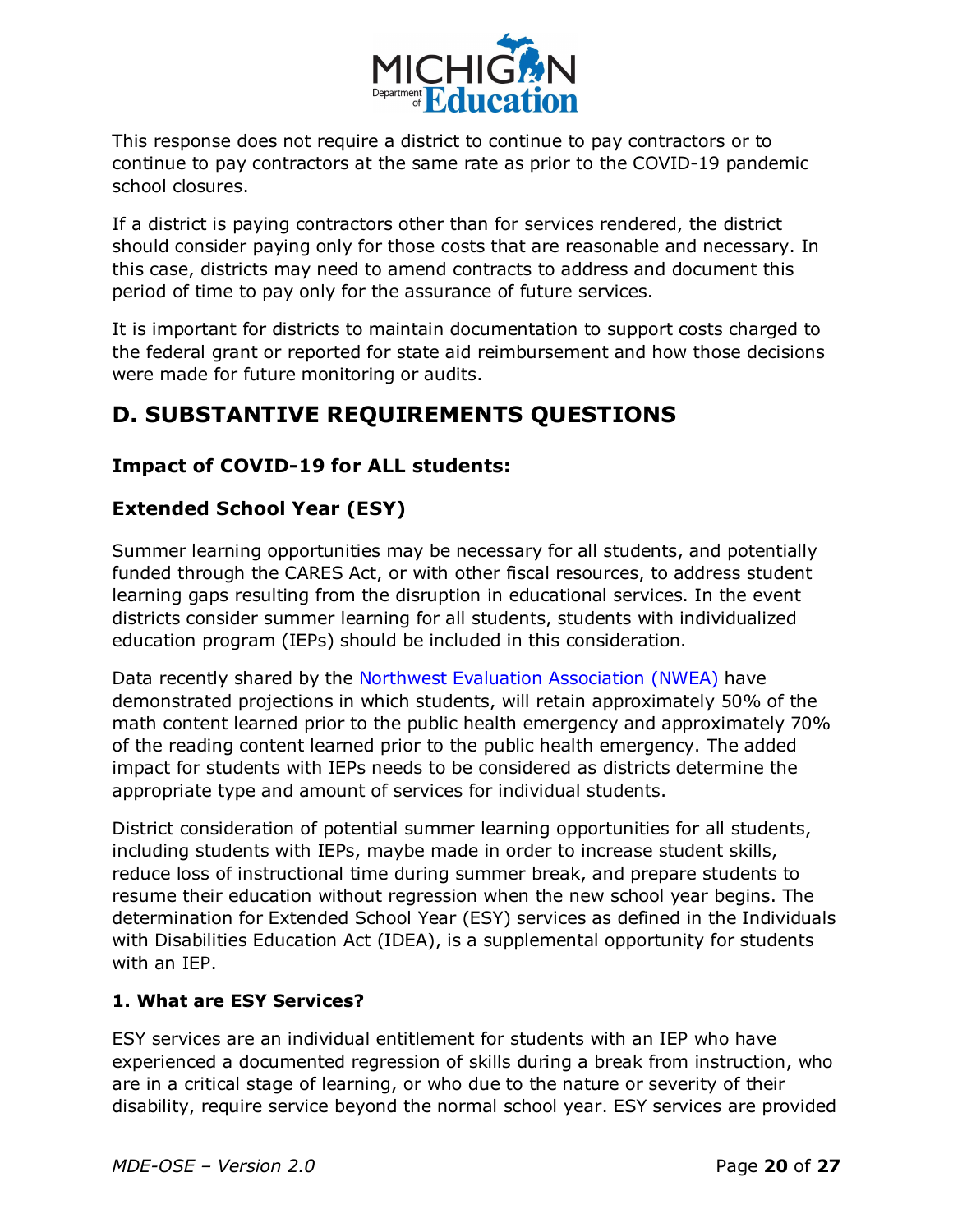

outside the course of the normal school year and are designed for an individual student to maintain a skill in one or more goal areas of concern at no cost to the family.

The purpose of ESY is to support the student beyond the normal school year and to reduce thereby a period of no instruction to enable the student to continue making progress as soon as possible when the new school year begins. The need for ESY services is to be considered at each IEP team meeting and is based on data. The review of data allows the IEP team to be proactive in reducing the potential impact that the future time away from instruction may have for an individual student with an IEP.

#### **2. What is Compensatory Education?**

Compensatory education is a legal remedy to which a child is entitled when a district fails to provide appropriate educational services. The purpose of compensatory education is to place the student in a position in which he or she would have been if there had been no violations of the IDEA.

#### **3. What is the key difference between ESY and compensatory education?**

ESY services are proactive. ESY services are to be considered at each IEP team meeting on an individual basis. The IEP team determines the need for ESY services, based on data collected following other periods of a break in instruction.

Compensatory education is reactive. Compensatory education is a remedy issued as a result of a district's failure to provide Free Appropriate Public Education (FAPE) and is determined on an individual basis.

#### **4. Are districts required to provide ESY services?**

Districts are required to consider the need for ESY services at each IEP team meeting. ESY eligibility is based upon individual student needs using previously collected data. Data from multiple sources should include:

- · end of year data from the previous school year,
- · current school year data prior to the school closure, and
- · data collected during remote instruction should be considered.

For students who have already been determined eligible for ESY, the district should provide–to the greatest extent possible–the ESY services identified in the student's IEP. Districts must recognize exceptional circumstances may affect how ESY services are provided. FAPE may include special education and related services provided through distance learning deemed reasonable and appropriate for a specific student, in consultation with parents, which may include services provided virtually, online, telephonically, and through paper and pencil tasks. The intent of ESY is to extend services beyond the end of the 2019-20 school year, shorten the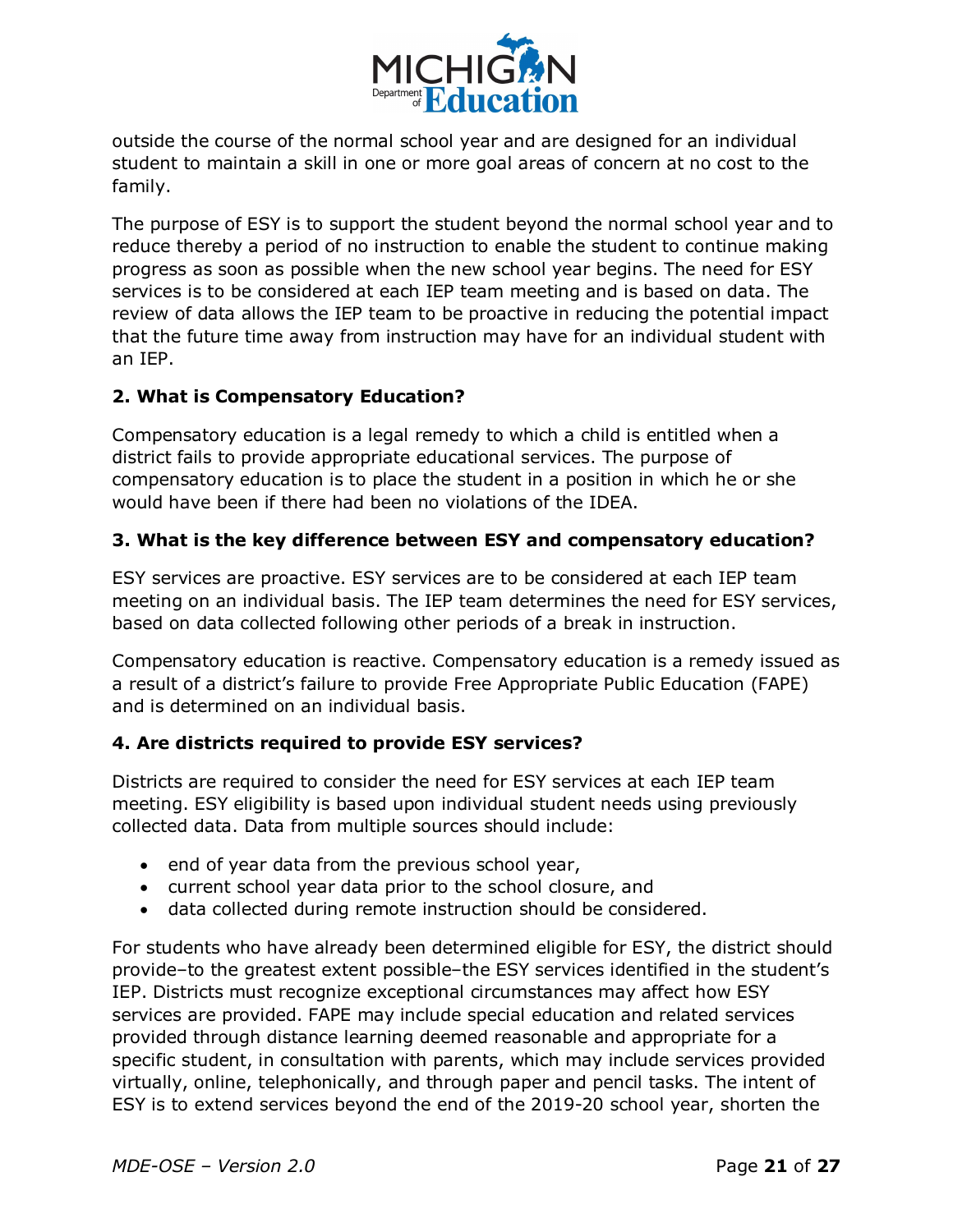

break in services during the summer in order to maintain the skill in the goal area of concern, and prepare the student for the new school year without opportunity for regression.

Where ESY services have not been determined, the IEP team, including the parent, should review data and decide as to whether a specific student is eligible for ESY services. Recognizing exceptional circumstances may affect the data normally used to make this determination, MDE encourages districts to use existing data, including prior eligibility for ESY when determining eligibility.

Specific to COVID-19 related circumstances, the IEP team should also examine the additional impact of school building closure on learning and students' progress toward their IEP goals. Providing appropriate ESY services may reduce the need for compensatory education services when schools return to normal operations, particularly for students for whom the absence of in-person instruction has had a significant impact.

#### <span id="page-21-0"></span>**Exceeding Entitlement to FAPE**

#### **5. What is a district's obligation regarding students who are either exiting due to exceeding the age of entitlement prior to September 1, 2020 or graduating with a high school diploma?**

During this unprecedented time of school building closures, there are IDEA eligible students who are entitled to, but may have not been able to receive, the special education programs, services and supports as written in their IEP. These students may be determined to have experienced a denial of FAPE, through no fault of the district. This is a unique group of students, who would have otherwise been able to participate in all school instruction and activities had it not been for the COVID-19 pandemic. Districts are encouraged to consider the possibility or the extent to which there may be a need to compensate for the rights which may have been denied to these individual students with IEPs.

Districts are encouraged to review the contents of [Letter to Riffel, August 22, 2000](https://www2.ed.gov/policy/speced/guid/idea/letters/2000-3/riffel82200fapesec.pdf)  [\(OSEP\)](https://www2.ed.gov/policy/speced/guid/idea/letters/2000-3/riffel82200fapesec.pdf) as they consider the extent to which IEP teams may need to reconvene to discuss an appropriate response to how the COVID-19 pandemic may have affected this unique group of students and their individualized needs.

#### <span id="page-21-1"></span>**200-Day Programs**

#### **6. How will school building closures impact 200-day programs?**

A school fiscal year spans July 1-June 30 of each year. 200-day programs that started September 2019 and will not end until August 2020, are considered part of the 2019-2020 school year as they should continue to be supported with 2019- 2020 funding sources.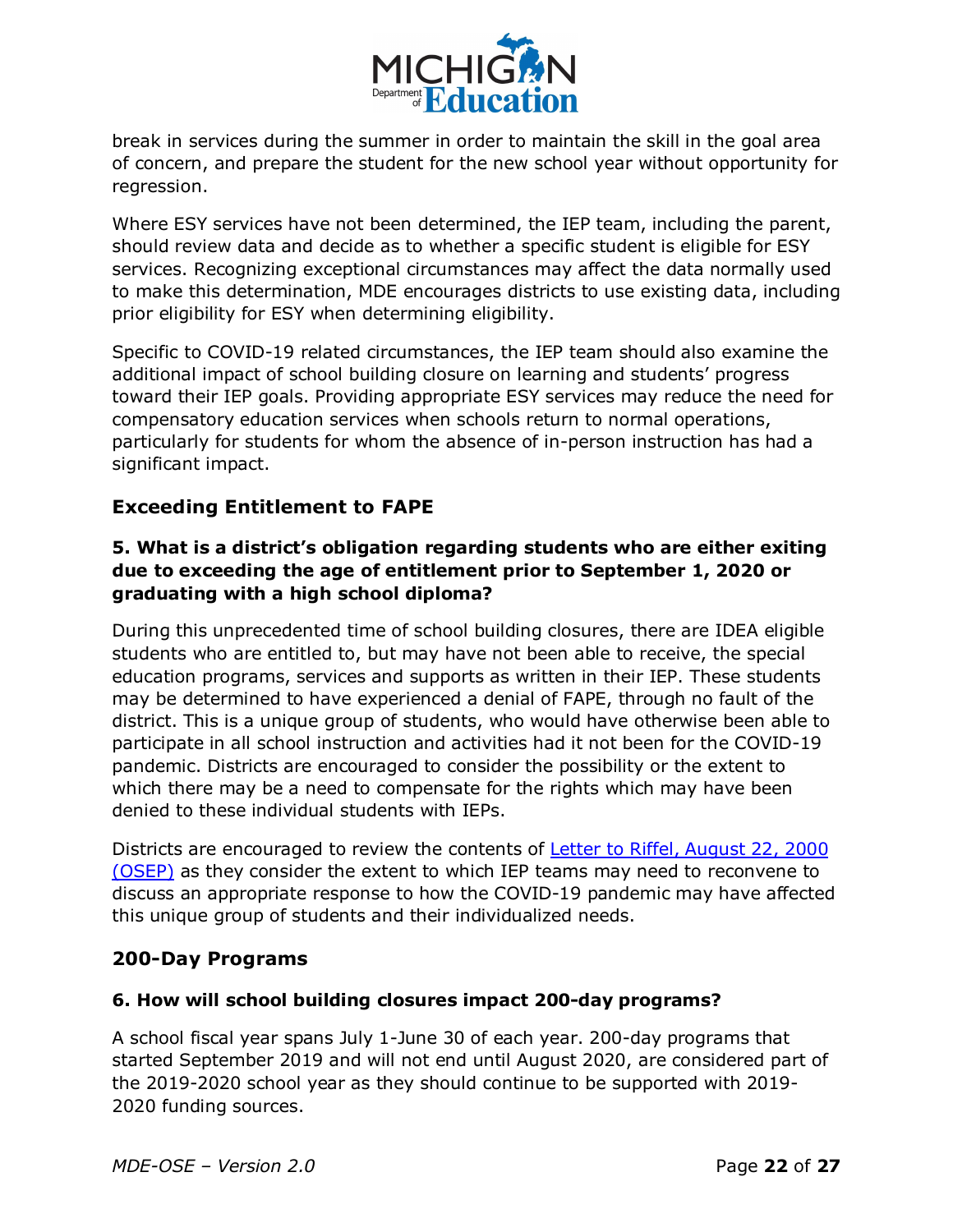

#### **7. Does a district or ISD need to revise individual student contingency learning plans for students attending 200-day programs?**

A contingency learning plan is effective for the remainder of the 2019-2020 school year. Contingency learning plans developed as a result of the COVID-19 pandemic will include the duration of the 200-day program and may not need to be adjusted, revised, or adapted, unless:

- · the services provided during the summer will be different, or
- · the services or supports during the summer portion of the 200-day program are not addressed in the original contingency learning plan.

#### <span id="page-22-0"></span>**Non-public Schools**

#### **8. What is a district's obligation for students with disabilities placed by their parents in non-public schools?**

A parentally placed non-public school student does not have an individual right to receive some or all the special education and related services the child would receive if enrolled in a public school. 34 CFR § 300.137. A student with a disability parentally placed in a non-public school is not entitled to FAPE, ESY services or compensatory education services. Services for these students are addressed through a non-public service plan (NPSP) and opportunities for equitable participation.

Students with disabilities parentally placed in non-public schools are supported through a NPSP. For this reason, districts should reach out to non-public schools in which they have parentally placed students with disabilities with a NPSP. The district should discuss the NPSP for each student to determine how those services may or may not be provided to ensure they understand which services are being provided during prolonged school closures. Changes to the NPSP should be documented with an amendment/addendum.

#### **9. Does a district need to develop contingency learning plans for students with disabilities placed by their parents in non-public schools?**

No. Students with disabilities parentally placed in a non-public school receive special education services through a NPSP. Current Executive Order 2020-65 addresses additional district obligations for non-public schools.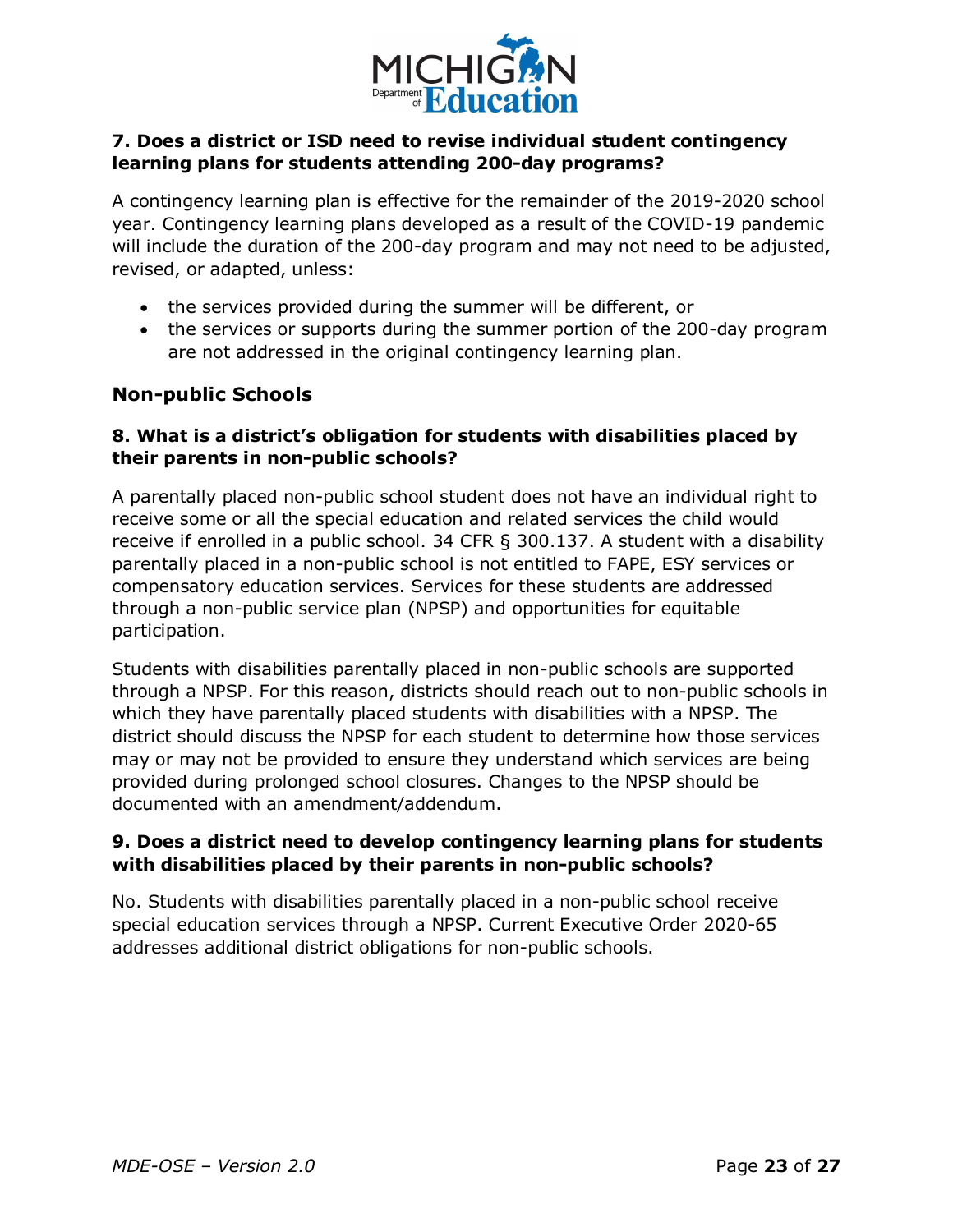

#### <span id="page-23-0"></span>**Behavior**

#### **10. Can a district complete a functional behavior assessment (FBA) during remote instruction?**

- 1) When the FBA was initiated before the school building closures, and the required components can be completed in the current distance learning environment, the district can complete the FBA. A district may need to consider whether the behavior, which triggered the need for the FBA, may no longer be a concern in the new distance learning environment.
- 2) When the FBA was initiated before the school building closures, and the required components cannot be completed in the current distance learning environment, the district may need to seek agreement from the parent to extend the evaluation timeline until in-person instruction resumes to complete the remaining components.
- 3) When the FBA is initiated during the school building closure because behaviors emerge which impede the student's ability to learn in the distance learning environment, parental consent will be required before the FBA can be completed.
- 4) The FBA is not required to complete a BIP. The district is encouraged to work proactively with the parent/caregivers to address behavioral needs as they arise in the distance learning environment and to develop an appropriate BIP.

#### **11. Is a district required to change a behavior intervention plan (BIP) during remote instruction?**

A BIP may need to be developed, reviewed, or revised as needed to support a student's behavior and does not require an IEP team meeting or amendment, unless it is specified in the IEP. A student's BIP is context specific and is written to address behavior(s) occurring in the brick and mortar setting. The same behaviors may no longer be impeding the student's learning in the distance learning environment.

When new behaviors emerge, which impede the student's learning in the distance learning environment, a new behavior plan may be needed. The district is encouraged to consult with and provide coaching to parents/caregivers on the use of effective strategies. 34 CFR § 300.34(8)(i) Parent counseling and training means assisting parents in understanding the special needs of their child; (ii) providing parents with information about child development; and (iii) helping parents to acquire the necessary skills that will allow them to support the implementation of their child's IEP.

The BIP may need to be revisited again when school resumes normal operations.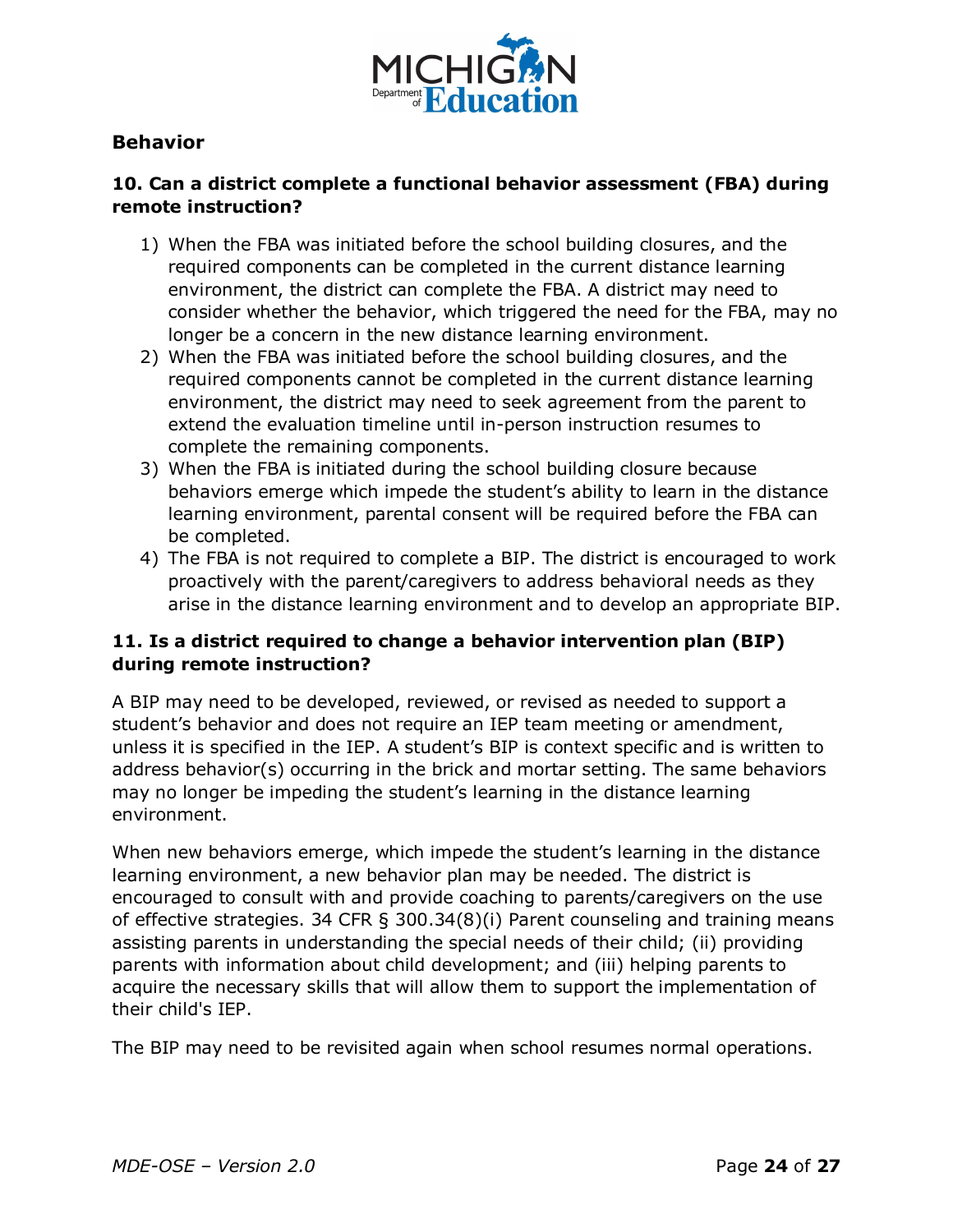

#### **12. What is the definition of removal from remote instruction?**

The definition of a removal from remote instruction is an exclusion from the distance learning environment for disciplinary reasons or a restriction from schoolrelated activities.

#### **13. Can a student be disciplined for inappropriate behavior during remote instruction?**

Yes, a student can be disciplined for inappropriate behavior during remote instruction. To discipline a student for inappropriate behavior during remote instruction, districts may need to revise or amend its Student Code of Conduct. Districts must monitor and track behavioral removals. All expulsions, suspensions, and disciplinary removals must be documented and maintained as part of the student's educational record.

When a school decides to suspend or expel a student from the remote instruction, the student is to be extended the same procedural protections of any student with a disability in a brick and mortar setting.

#### **14. What constitutes FAPE for students who were suspended or expelled at the time of school closure, and subsequent school building closure?**

FAPE for students who experienced a change of placement prior to the closing of schools and the subsequent closure of school buildings, includes access to the general curriculum and progress toward meeting the goals set forth in the student's IEP. 34 CFR § 300.530(d)(1)(i). The continuity of learning plan may allow for alternate means of providing access or opportunities to participate the general education curriculum. Students may have options for participation in the general curriculum which were not previously available during the initial disciplinary removal. Those alternate options should be considered in the development of the student's contingency learning plan, as the district works to support a student suspended or expelled during this time.

#### **15. Can a district refuse to provide learning opportunities for a student who was in the process of being suspended or expelled before school building closures?**

No. If a district was in the process of suspending a student, the process must resume the first day school resumes under the district's continuity of learning plan.

#### **16. What are a district's obligations for conducting a Manifestation Determination Review (MDR) during the remainder of the 2019-2020 school year?**

Districts are obligated to conduct MDRs during the remainder of the 2019-2020 school year. An MDR is to be conducted within 10 school days of the date the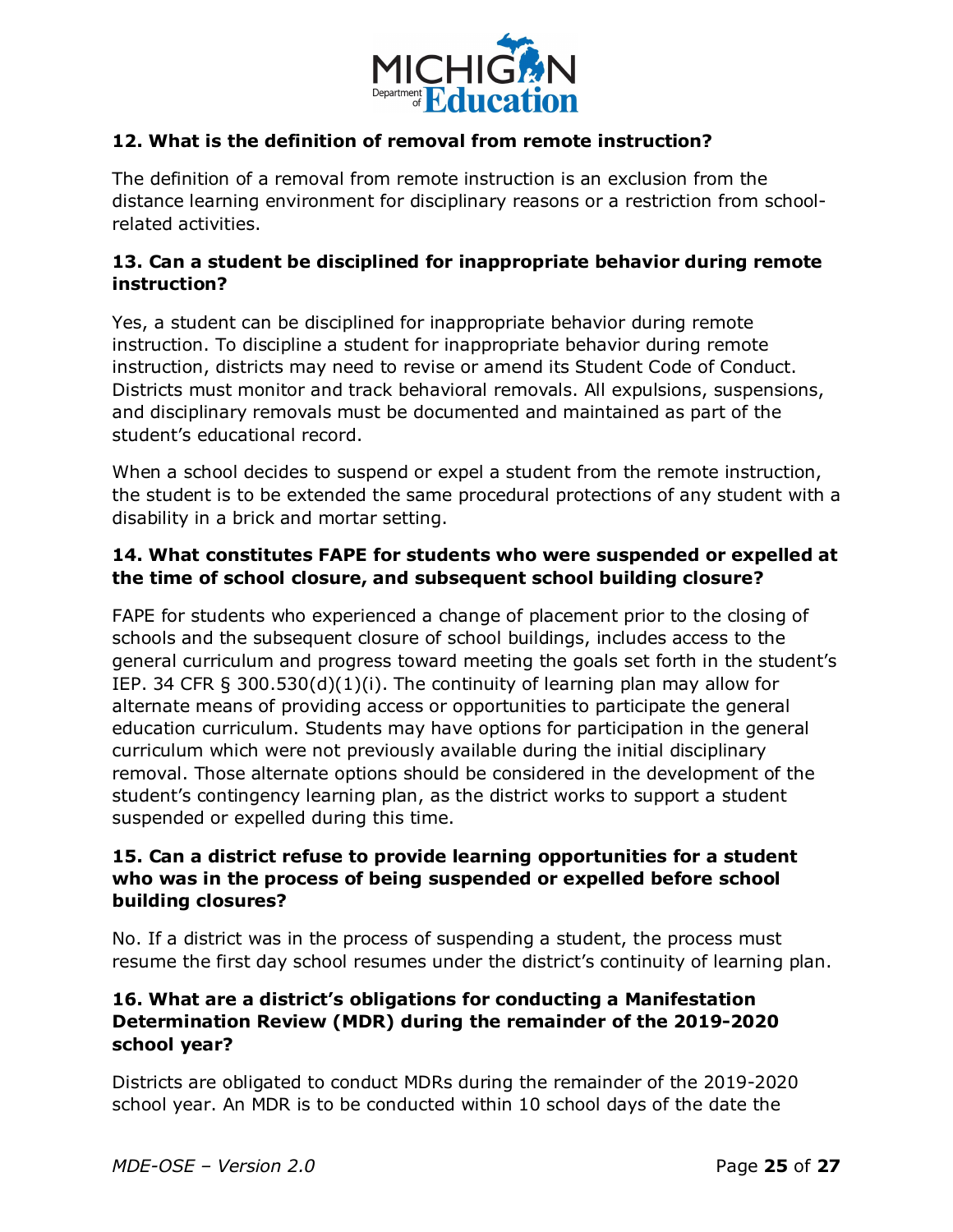

decision is made to make a change of placement due to violation of the Code of Student Conduct.

All MDRs should be considered on an individual basis and follow the district continuity of learning plan during the pandemic. Districts are encouraged to consider ways to use technology to meet the MDR obligations.

#### **17. If a student was placed in an interim alternate education setting (IAES) prior to the COVID-19 pandemic, can the student participate in general education remote instruction with all students during the school building closure?**

No. The district's response to the student's behavior was to remove the student from the education setting, away from peers. A student who was placed in an IAES, prior to school closures, can participate in remote instruction but must remain separate from peers for the duration of their IAES placement.

The district should consider:

- The mode of instruction in the continuity of learning plan (blend of online/printed materials, virtual classrooms, videos, and phone calls amongst things).
- · The nature of the offense and any safety concerns of the student participating in the general education continuity learning plan; and
- · Possible behavior supports necessary for the student to access the general education curriculum under the continuity learning plan.

#### <span id="page-25-0"></span>**Behavior Planning Resources**

The [Center on Positive Behavioral Intervention and Supports](https://www.pbis.org/) has developed the following practice brief to assist teachers in utilizing the principals of PBIS as part of their lesson planning development.

The practice brief shares tips for maintaining continuity of learning through defining classroom expectations for remote (i.e., distance) instruction and online learning environments. With a few adaptations, teachers can use a PBIS framework to make remote learning safe, predictable, and positive. School-wide positive behavioral interventions and supports (PBIS) is an evidence-based framework for improving school climate, social emotional competence, and academic achievement, and decreasing unsafe behavior in schools (Lee & Gage, 2020). Just as in a brick and mortar school, [PBIS can be used to make virtual \(i.e., online\) education more](https://www.pbis.org/resource/creating-a-pbis-behavior-teaching-matrix-for-remote-instruction)  [effective](https://www.pbis.org/resource/creating-a-pbis-behavior-teaching-matrix-for-remote-instruction).